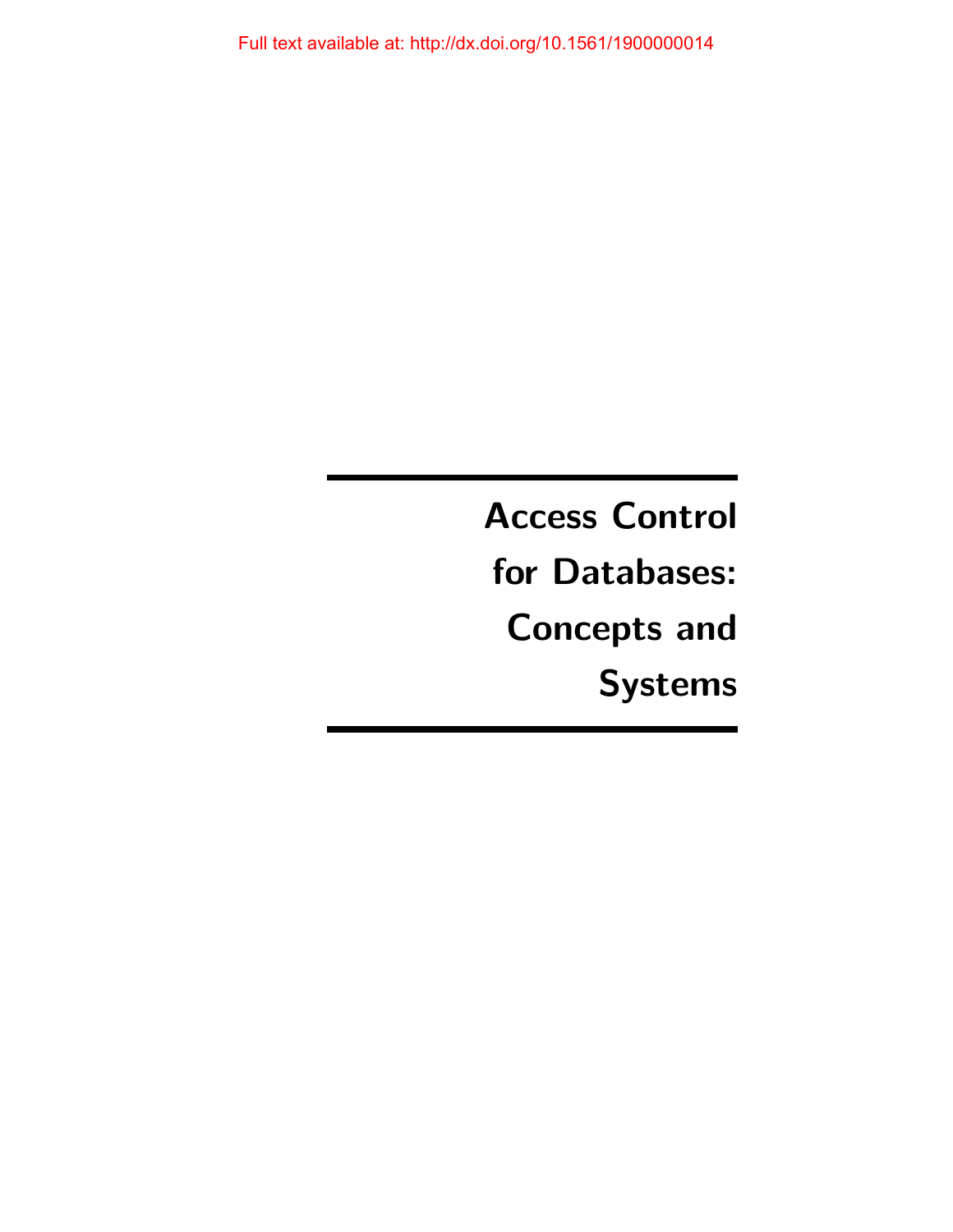# Access Control for Databases: Concepts and Systems

### Elisa Bertino

Purdue University West Lafayette, IN, USA bertino@cs.purdue.edu

# Gabriel Ghinita

Purdue University West Lafayette, IN, USA gghinita@cs.purdue.edu

## Ashish Kamra

Purdue University West Lafayette, IN, USA akamra@purdue.edu



Boston – Delft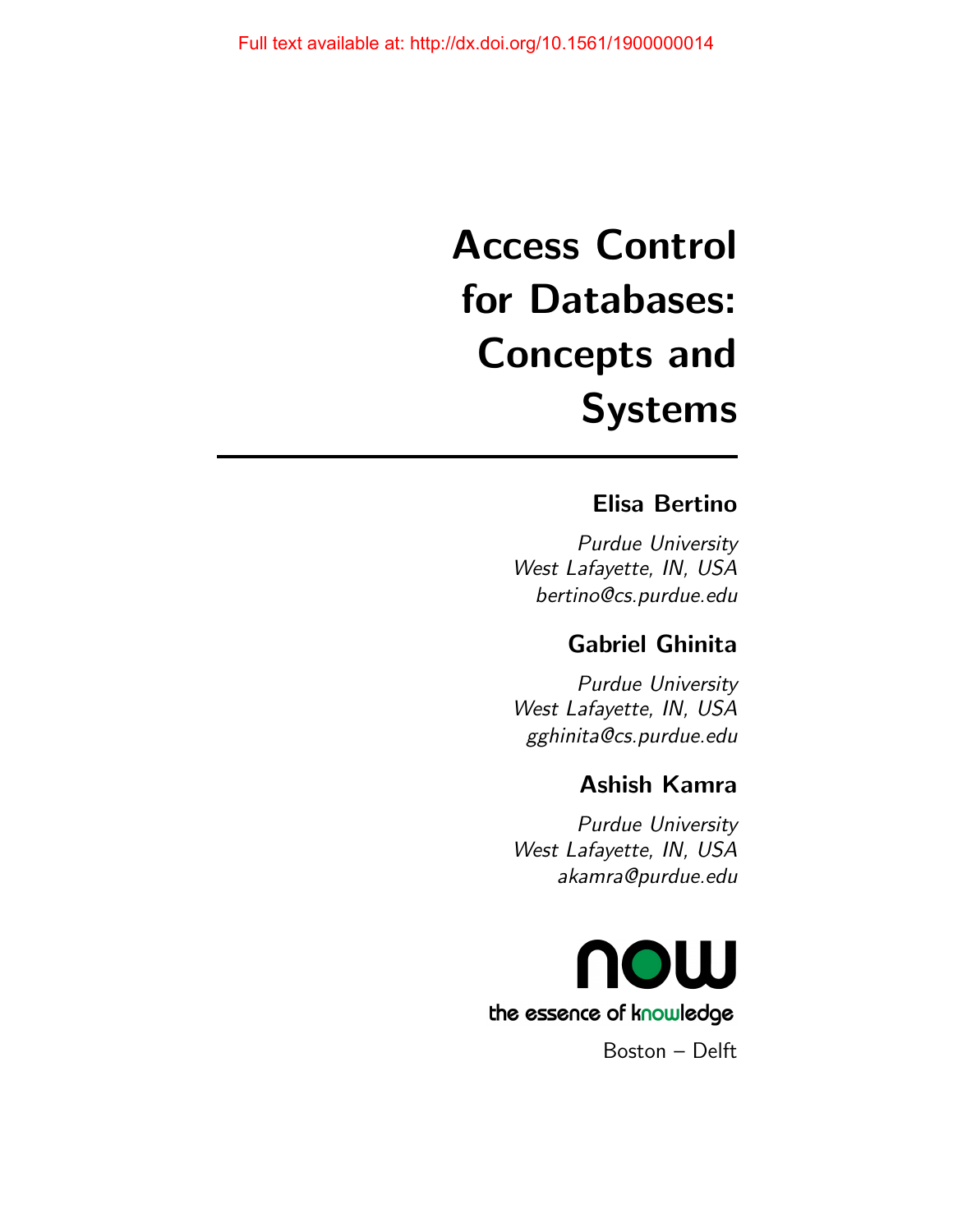### Foundations and Trends ${}^{\text{\textregistered}}$  in **Databases**

Published, sold and distributed by: now Publishers Inc. PO Box 1024 Hanover, MA 02339 USA Tel. +1-781-985-4510 www.nowpublishers.com sales@nowpublishers.com

Outside North America: now Publishers Inc. PO Box 179 2600 AD Delft The Netherlands Tel. +31-6-51115274

The preferred citation for this publication is E. Bertino, G. Ghinita and A. Kamra, Access Control for Databases: Concepts and Systems, Foundation and Trends<sup> $\&$ </sup> in Databases, vol 3, nos 1–2, pp 1–148, 2010

ISBN: 978-1-60198-416-6 c 2011 E. Bertino, G. Ghinita and A. Kamra

All rights reserved. No part of this publication may be reproduced, stored in a retrieval system, or transmitted in any form or by any means, mechanical, photocopying, recording or otherwise, without prior written permission of the publishers.

Photocopying. In the USA: This journal is registered at the Copyright Clearance Center, Inc., 222 Rosewood Drive, Danvers, MA 01923. Authorization to photocopy items for internal or personal use, or the internal or personal use of specific clients, is granted by now Publishers Inc for users registered with the Copyright Clearance Center (CCC). The 'services' for users can be found on the internet at: www.copyright.com

For those organizations that have been granted a photocopy license, a separate system of payment has been arranged. Authorization does not extend to other kinds of copying, such as that for general distribution, for advertising or promotional purposes, for creating new collective works, or for resale. In the rest of the world: Permission to photocopy must be obtained from the copyright owner. Please apply to now Publishers Inc., PO Box 1024, Hanover, MA 02339, USA; Tel. +1-781-871-0245; www.nowpublishers.com; sales@nowpublishers.com

now Publishers Inc. has an exclusive license to publish this material worldwide. Permission to use this content must be obtained from the copyright license holder. Please apply to now Publishers, PO Box 179, 2600 AD Delft, The Netherlands, www.nowpublishers.com; e-mail: sales@nowpublishers.com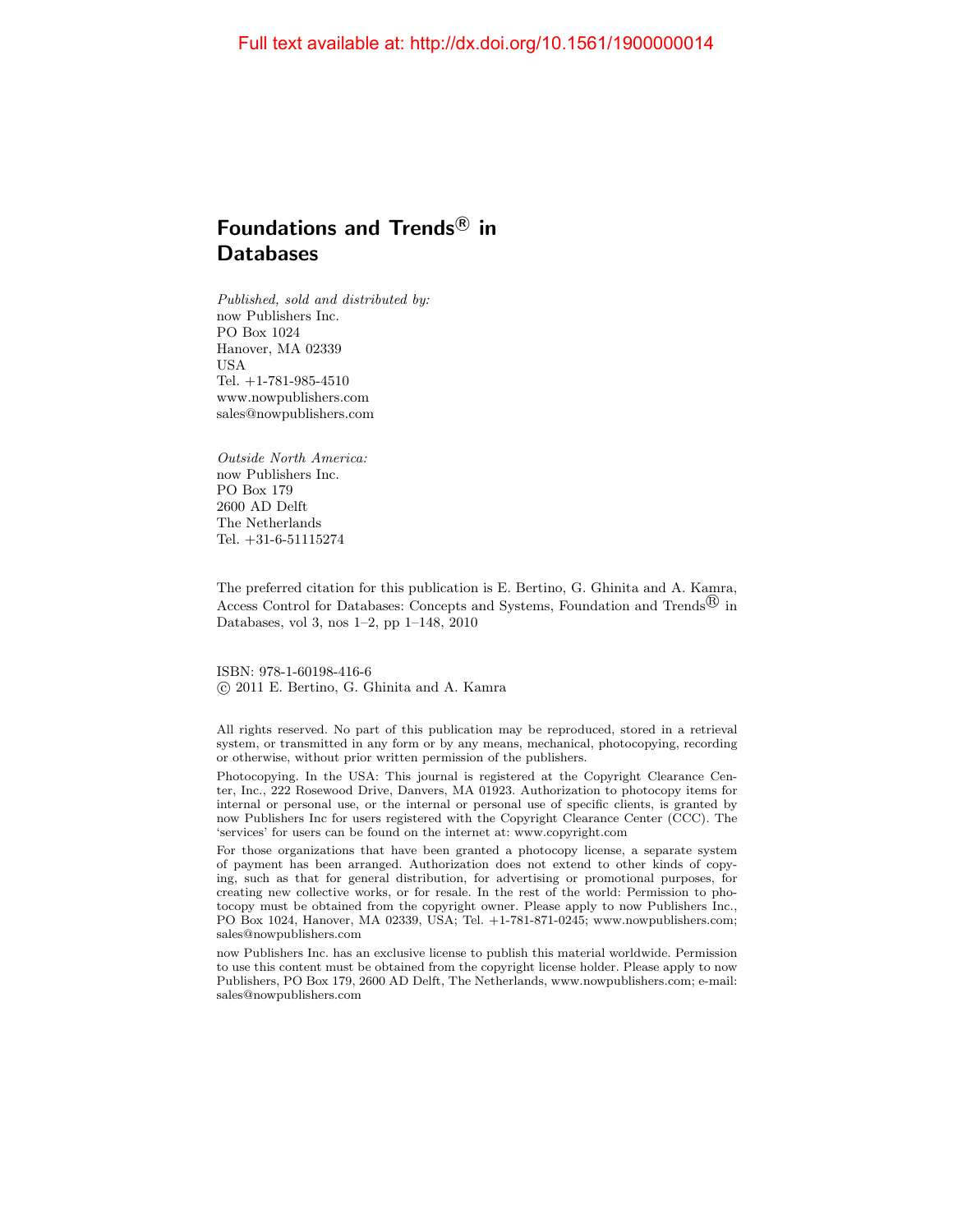# Foundations and Trends<sup>®</sup> in **Databases**

Volume 3 Issues 1–2, 2010 Editorial Board

#### Editor-in-Chief:

Joseph M. Hellerstein Computer Science Division University of California, Berkeley Berkeley, CA USA hellerstein@cs.berkeley.edu

#### Editors

Anastasia Ailamaki (EPFL) Michael Carey (UC Irvine) Surajit Chaudhuri (Microsoft Research) Ronald Fagin (IBM Research) Minos Garofalakis (Yahoo! Research) Johannes Gehrke (Cornell University) Alon Halevy (Google) Jeffrey Naughton (University of Wisconsin) Christopher Olston (Yahoo! Research) Jignesh Patel (University of Michigan) Raghu Ramakrishnan (Yahoo! Research) Gerhard Weikum (Max-Planck Institute)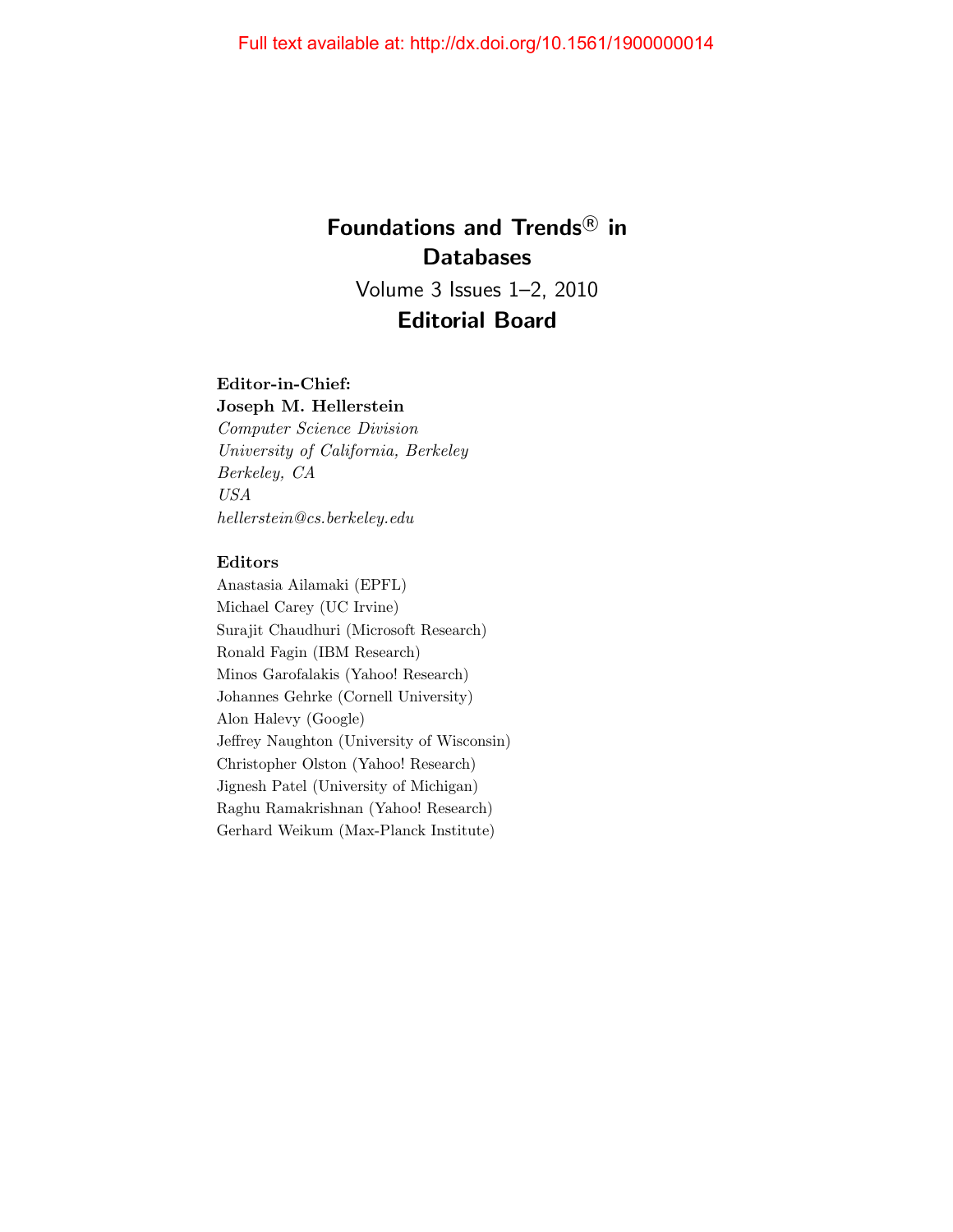### Editorial Scope

Foundations and Trends<sup>®</sup> in Databases covers a breadth of topics relating to the management of large volumes of data. The journal targets the full scope of issues in data management, from theoretical foundations, to languages and modeling, to algorithms, system architecture, and applications. The list of topics below illustrates some of the intended coverage, though it is by no means exhaustive:

- Data Models and Query Languages
- Query Processing and Optimization
- Storage, Access Methods, and Indexing
- Transaction Management, Concurrency Control and Recovery
- Deductive Databases
- Parallel and Distributed Database Systems
- Database Design and Tuning
- Metadata Management
- Object Management
- Trigger Processing and Active Databases
- Data Mining and OLAP
- Approximate and Interactive Query Processing
- Data Warehousing
- Adaptive Query Processing
- Data Stream Management
- Search and Query Integration
- XML and Semi-Structured Data
- Web Services and Middleware
- Data Integration and Exchange
- Private and Secure Data Management
- Peer-to-Peer, Sensornet and Mobile Data Management
- Scientific and Spatial Data Management
- Data Brokering and Publish/Subscribe
- Data Cleaning and Information Extraction
- Probabilistic Data Management

#### Information for Librarians

Foundations and Trends<sup>®</sup> in Databases, 2010, Volume 3, 4 issues. ISSN paper version 1931-7883. ISSN online version 1931-7891. Also available as a combined paper and online subscription.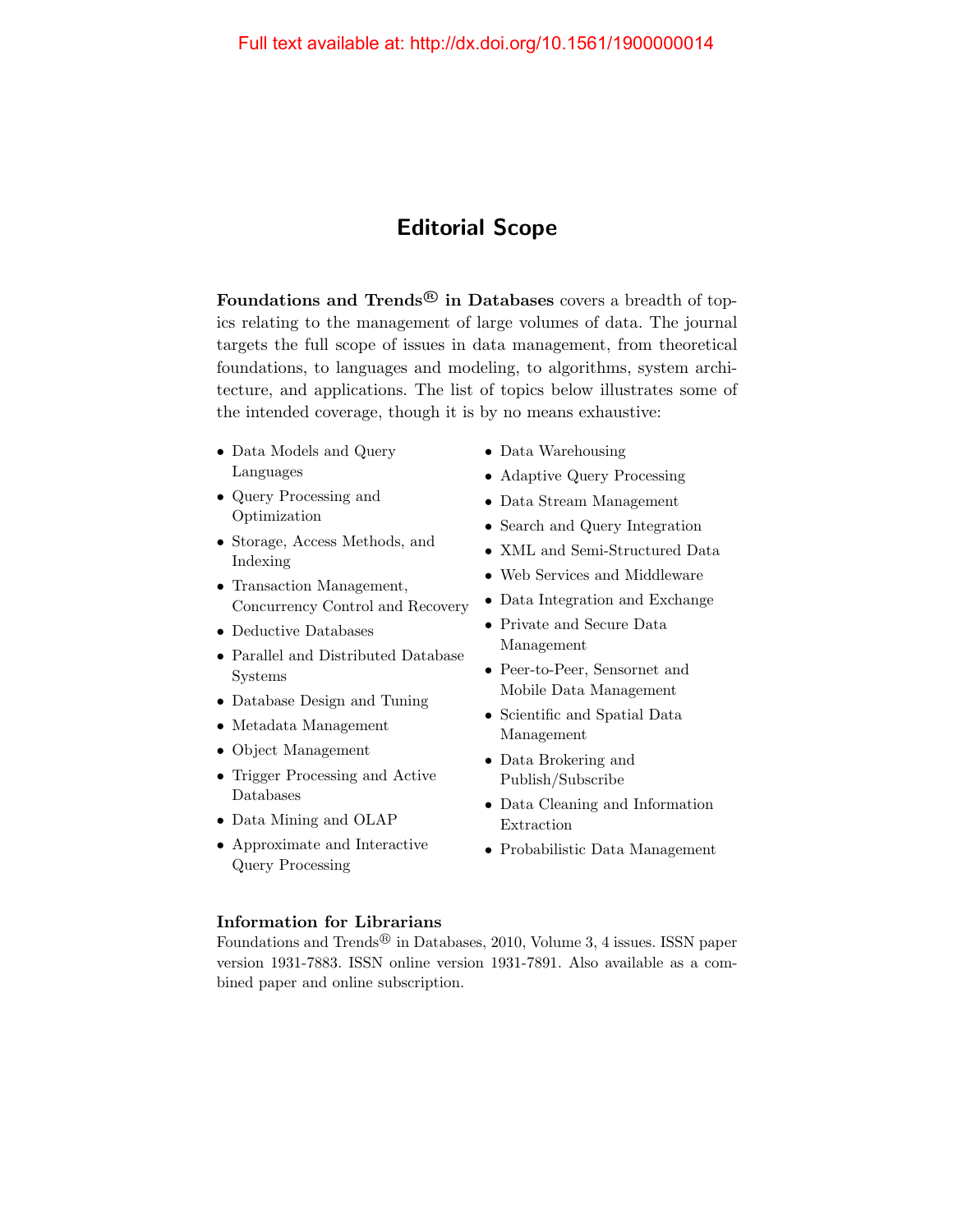Foundations and Trends<sup>®</sup> in Databases Vol. 3, Nos. 1–2 (2010) 1–148 c 2011 E. Bertino, G. Ghinita and A. Kamra DOI: 10.1561/1900000014



## Access Control for Databases: Concepts and Systems

### Elisa Bertino<sup>1</sup>, Gabriel Ghinita<sup>2</sup> and Ashish Kamra<sup>3</sup>

- <sup>1</sup> CS Department, Purdue University, West Lafayette, IN, 47907, USA, bertino@cs.purdue.edu
- <sup>2</sup> CS Department, Purdue University, West Lafayette, IN, 47907, USA, gghinita@cs.purdue.edu
- <sup>3</sup> ECE Department, Purdue University, West Lafayette, IN, 47907, USA, akamra@purdue.edu

#### Abstract

As organizations depend on, possibly distributed, information systems for operational, decisional and strategic activities, they are vulnerable to security breaches leading to data theft and unauthorized disclosures even as they gain productivity and efficiency advantages. Though several techniques, such as encryption and digital signatures, are available to protect data when transmitted across sites, a truly comprehensive approach for data protection must include mechanisms for enforcing access control policies based on data contents, subject qualifications and characteristics, and other relevant contextual information, such as time. It is well understood today that the semantics of data must be taken into account in order to specify effective access control policies. To address such requirements, over the years the database security research community has developed a number of access control techniques and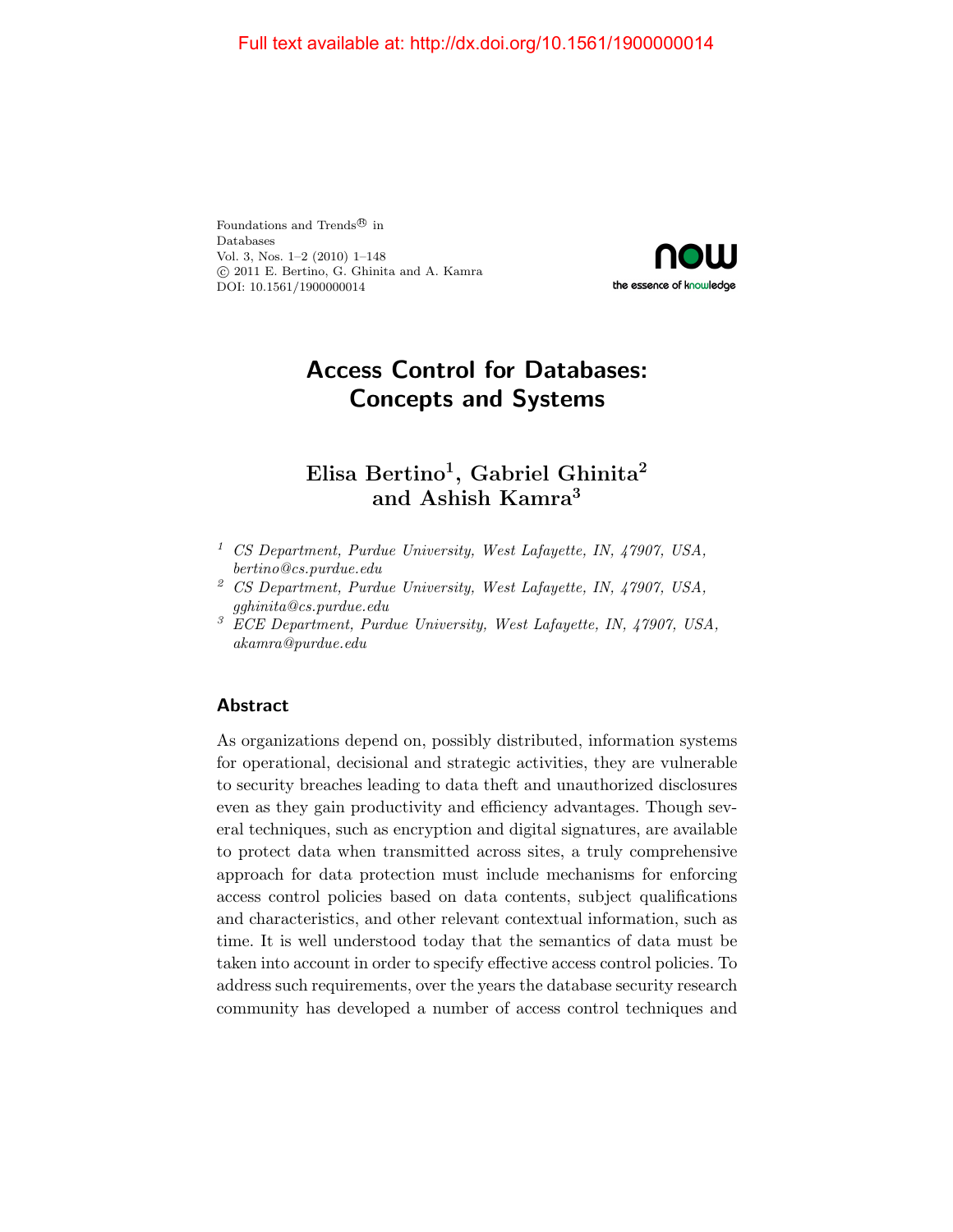mechanisms that are specific to database systems. In this monograph, we present a comprehensive state of the art about models, systems and approaches proposed for specifying and enforcing access control policies in database management systems. In addition to surveying the foundational work in the area of access control for database systems, we present extensive case studies covering advanced features of current database management systems, such as the support for fine-grained and context-based access control, the support for mandatory access control, and approaches for protecting the data from insider threats. The monograph also covers novel approaches, based on cryptographic techniques, to enforce access control and surveys access control models for objectdatabases and XML data. For the reader not familiar with basic notions concerning access control and cryptography, we include a tutorial presentation on these notions. Finally, the monograph concludes with a discussion on current challenges for database access control and security, and preliminary approaches addressing some of these challenges.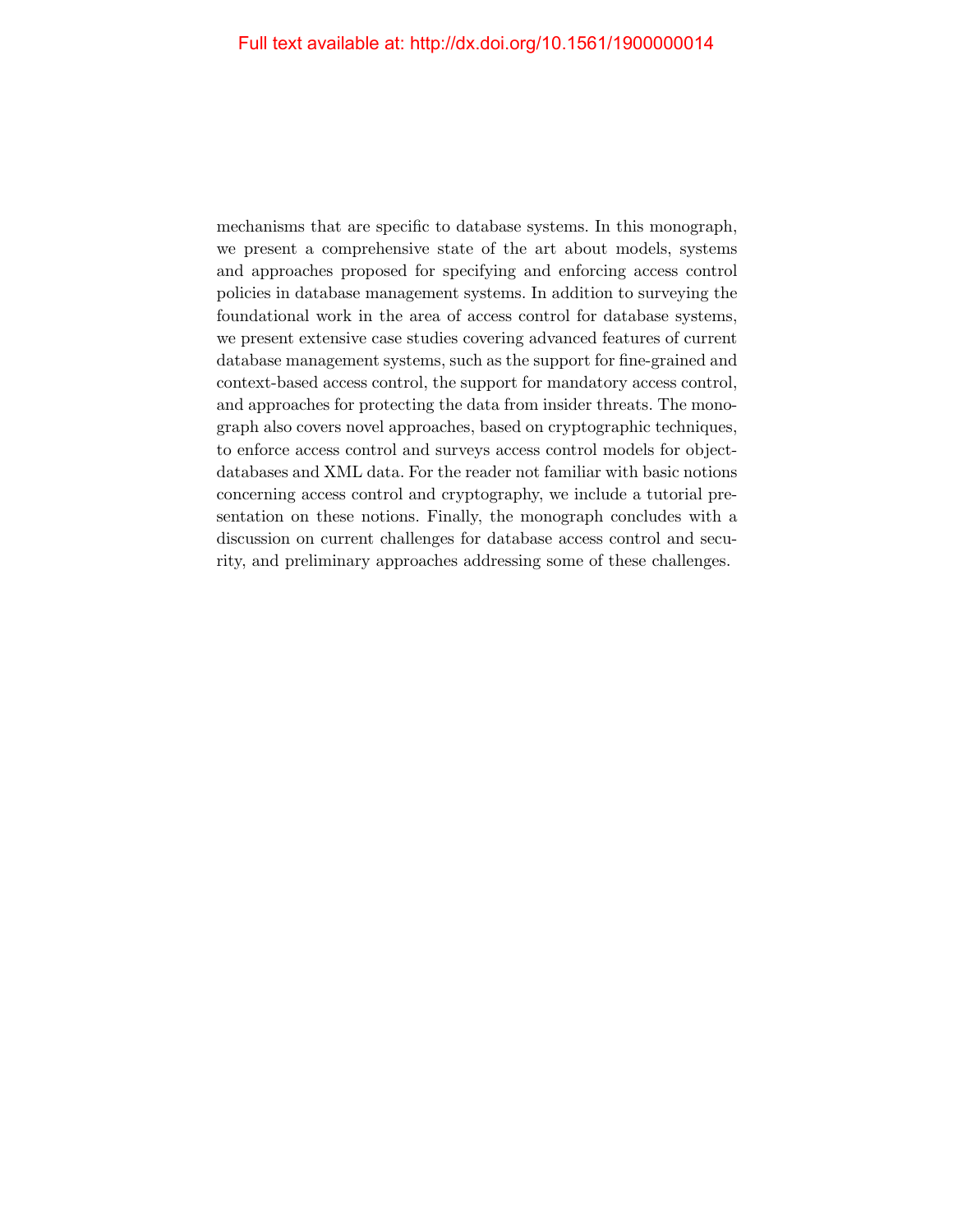# **Contents**

| 1                        | Introduction                       | $\mathbf{1}$   |
|--------------------------|------------------------------------|----------------|
| 1.1                      | An Historical Perspective          | 4              |
| 1.2                      | Recent Research Directions         | $\overline{7}$ |
| 1.3                      | Organization of the Monograph      | 9              |
| $\bf{2}$                 | <b>Background</b>                  | 11             |
| 2.1                      | Access Control Models              | 11             |
| 2.2                      | Cryptographic Preliminaries        | 32             |
| 2.3                      | Summary                            | 35             |
| 3                        | Foundations of Access Control for  |                |
|                          | <b>Relational Database Systems</b> | 37             |
| $3.1\,$                  | The System R Access Control Model  | 37             |
| 3.2                      | Content-based Access Control       | 42             |
| $3.3\,$                  | Mandatory Access Control Models    | 45             |
| 3.4                      | Summary                            | 49             |
| <b>Case Studies</b><br>4 |                                    | 51             |
| 4.1                      | SQL Server 2008                    | 51             |
| 4.2                      | Oracle Virtual Private Database    | 58             |
| 4.3                      | Labeled Oracle                     | 62             |
| 4.4                      | Summary                            | 66             |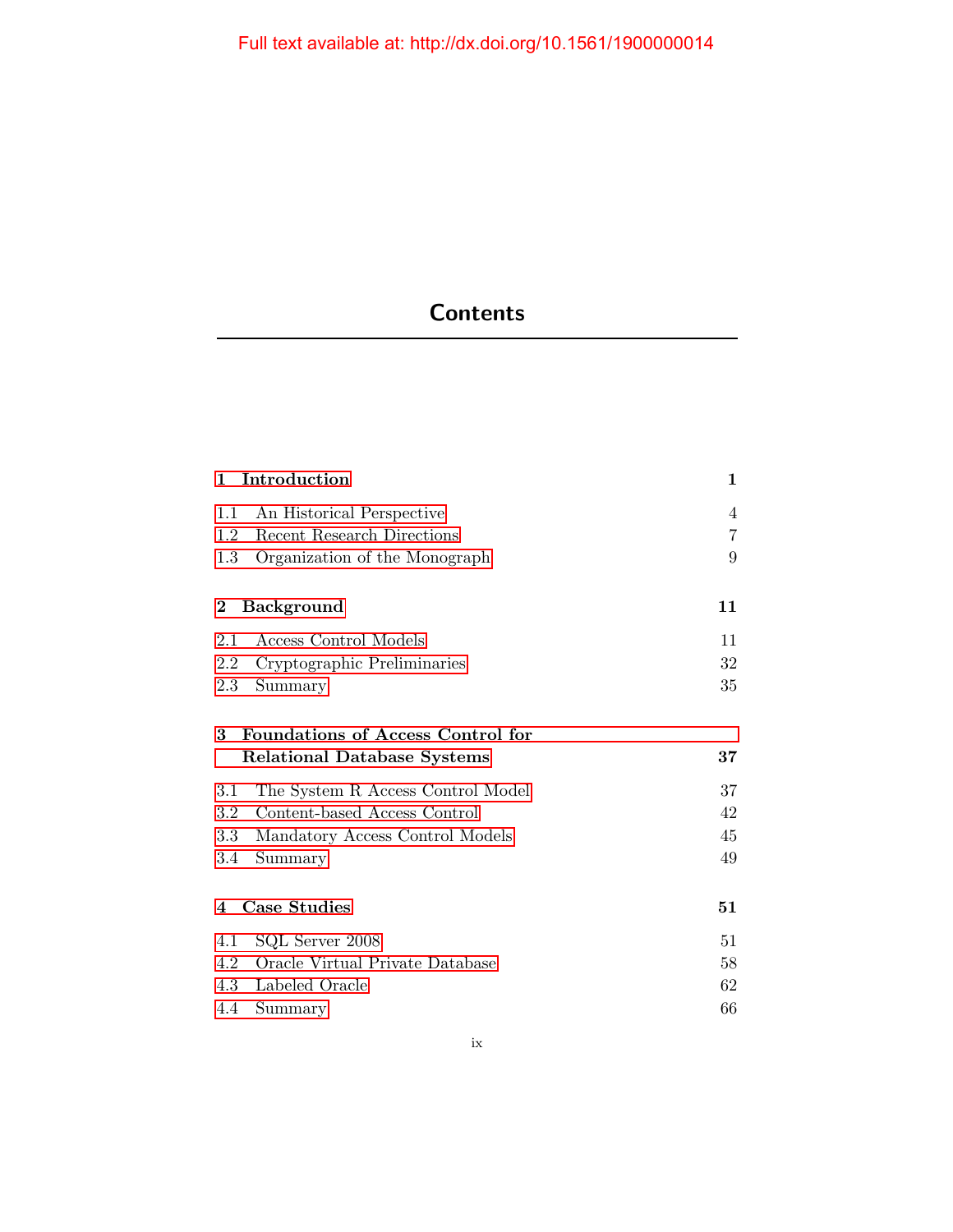| 5                           | <b>Fine-Grained Access Control</b><br><b>Models and Mechanisms</b> | 67       |
|-----------------------------|--------------------------------------------------------------------|----------|
| 5.1                         | Fine Grained Access Control through<br>Query Rewriting             | 70       |
| $5.2\,$                     | SQL Language Extensions for Fine                                   |          |
|                             | Grained Access Control                                             | 77       |
| 5.3<br>5.4                  | Fine Grained Access Control with Authorization Views<br>Summary    | 82<br>84 |
|                             |                                                                    |          |
| 6                           | <b>PSAC: A Privilege State Based</b>                               |          |
|                             | <b>Access Control System</b>                                       | 85       |
| 6.1                         | Motivation                                                         | 85       |
| 6.2                         | Design and Implementation                                          | 87       |
| 6.3                         | Summary                                                            | 99       |
| 7                           | Protection from Insider Threats and                                |          |
| <b>Separation of Duties</b> |                                                                    | 101      |
| 7.1                         | Oracle Database Vault                                              | 102      |
| 7.2                         | Joint-Threshold Administration                                     | 104      |
| 7.3                         | Summary                                                            | 111      |
| 8                           | Access Control for Object Databases,                               |          |
|                             | <b>XML Data and Novel Applications</b>                             | 113      |
| 8.1                         | Requirements                                                       | 114      |
| 8.2                         | The Orion Authorization Model                                      | 115      |
| 8.3                         | MAC Models for Object Databases                                    | 122      |
| 8.4                         | Access Control Models for XML Data                                 | 122      |
| 8.5                         | Access Control Models for Geographical Data                        | 124      |
| 8.6                         | Access Control Models for Digital Libraries                        | 126      |
| 8.7                         | Summary                                                            | 127      |
| 9                           | <b>Encryption-based Access Control</b>                             | 129      |
| 9.1                         | Encryption-based Access Control for XML Documents                  | 130      |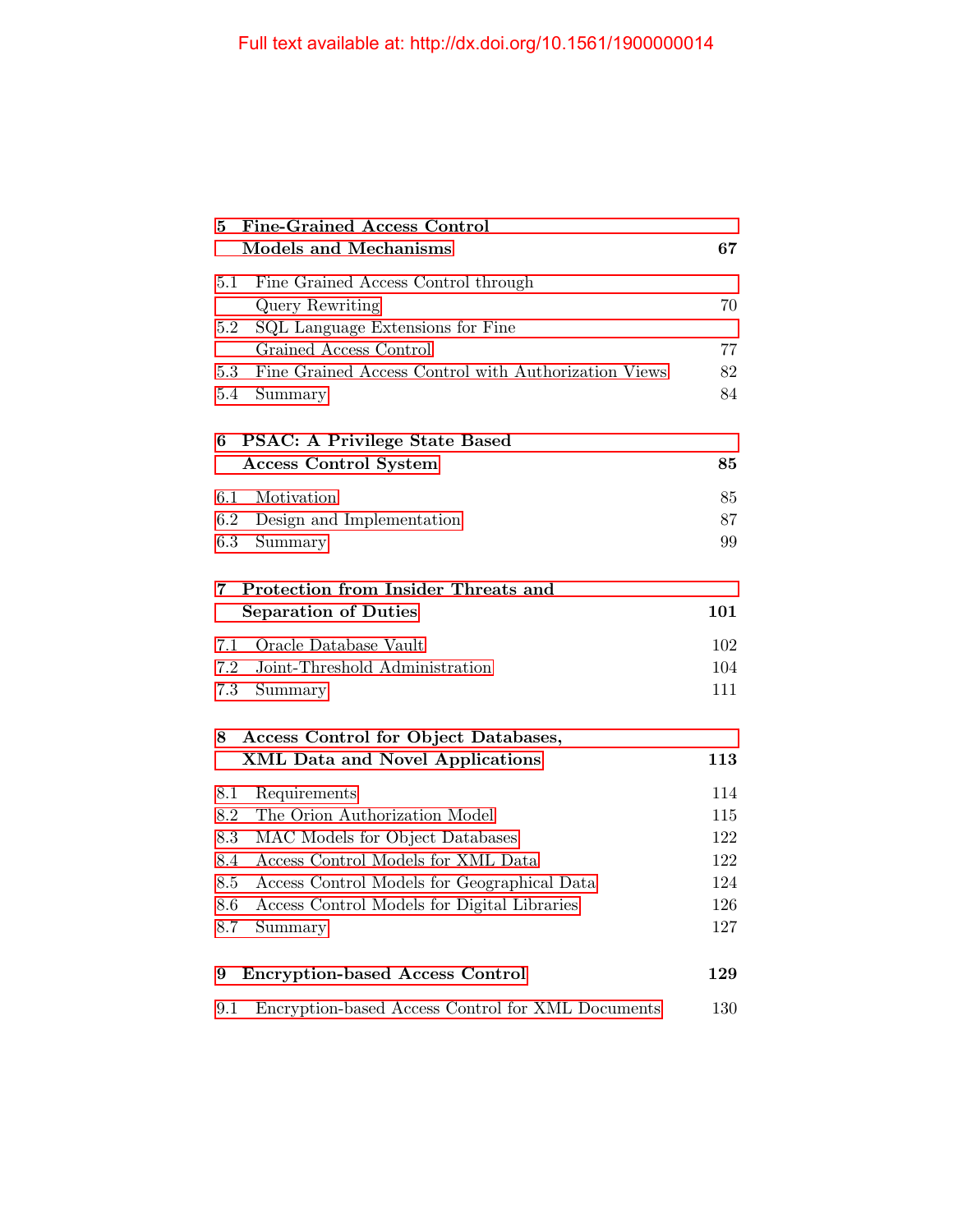# Full text available at: http://dx.doi.org/10.1561/1900000014

| 9.2 Privacy-preserving Access Control Mechanisms | 136 |
|--------------------------------------------------|-----|
| 9.3 Summary                                      | 141 |
|                                                  |     |
| 10 Concluding Remarks and Research Directions    | 143 |
|                                                  |     |
| References                                       | 147 |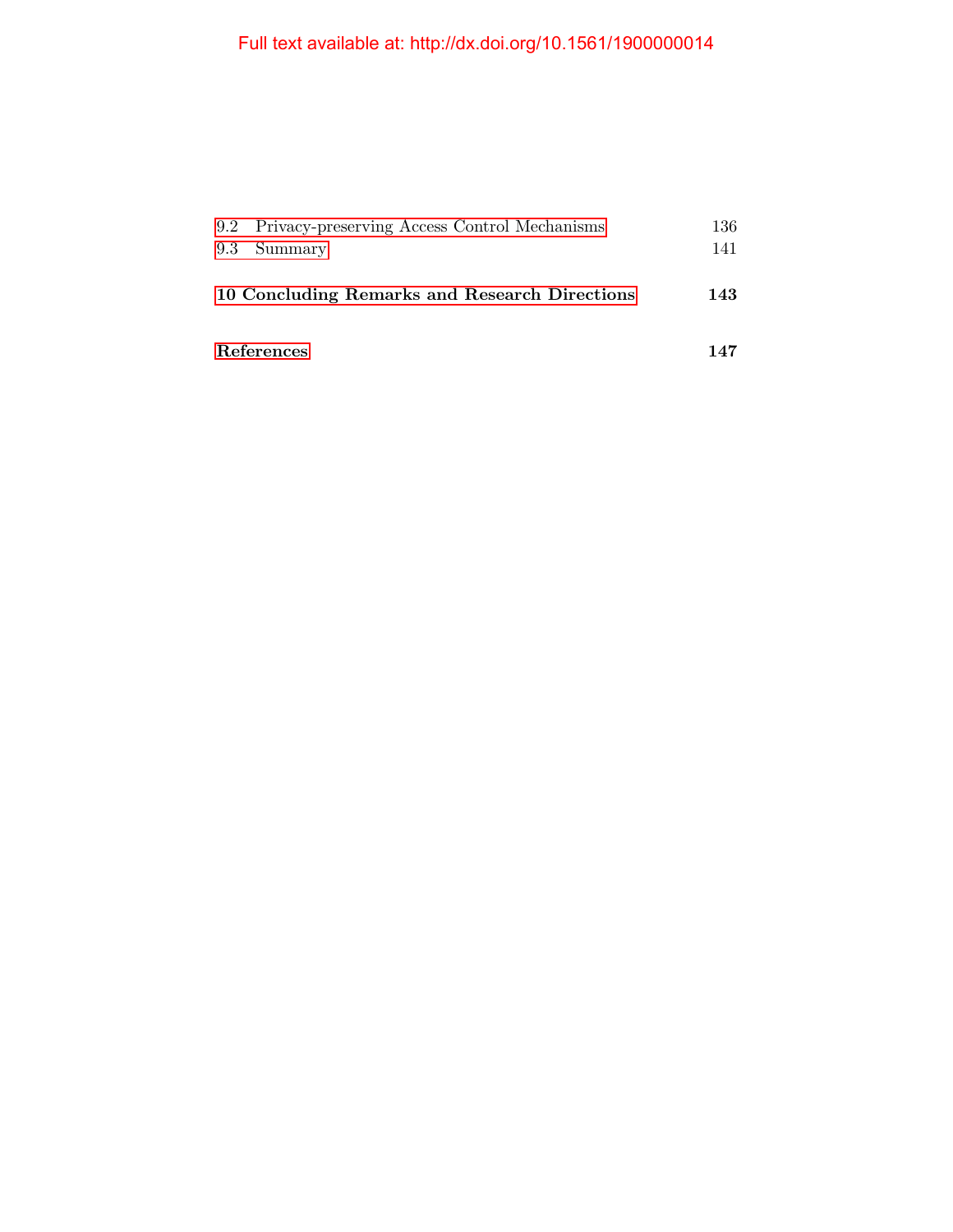<span id="page-10-0"></span>

Today all organizations rely on database systems as the key data management technology for a large variety of tasks, ranging from day-to-day operations to critical decision making. Such widespread use of database systems implies that security breaches to these systems affect not only a single user or application, but also may have disastrous consequences on the entire organization. The recent rapid proliferation of Web-based applications and information systems, and recent trends such as cloud computing and outsourced data management, has further increased the exposure of database systems and, thus, data protection is more crucial than ever. Conventional perimeter-oriented defenses, like firewalls, are inadequate in today's interconnected world and are unable to offer the fine-grained protection required for selective and secure data sharing among multiple users and applications. Security techniques offered by operating systems may offer some protection at the file system level; however the protected objects are typically files and directories and these protection units are too coarse with respect to the logical protection units, such as records, that are required in database systems. It is also important to appreciate that data need to be protected not only from external threats, but also from insider threats [\[19\]](#page-21-0).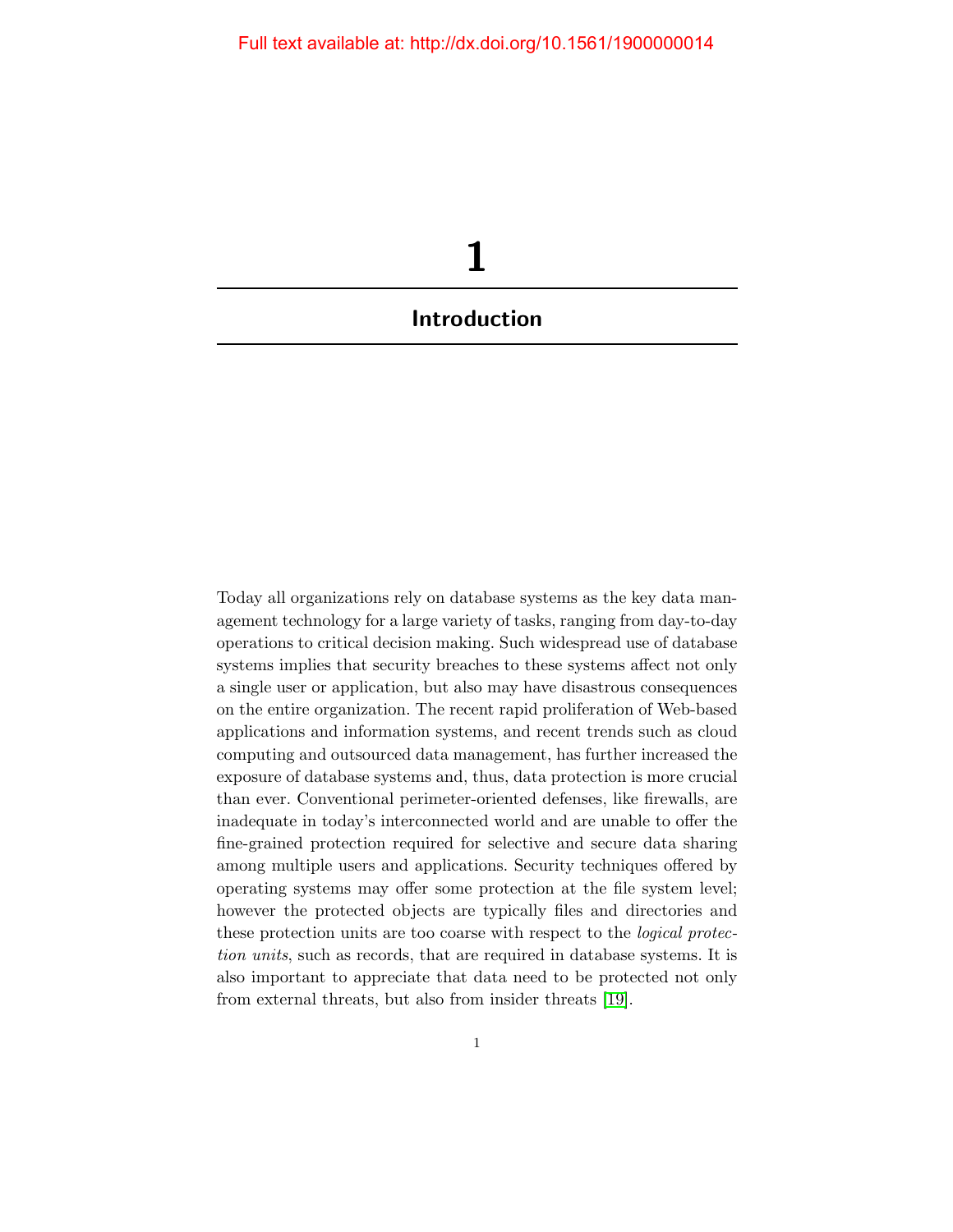#### 2 Introduction

As discussed by Bertino and Sandhu [\[19\]](#page-21-0), data security breaches are typically classified as unauthorized data observation, improper data modification, and data unavailability. Unauthorized data observation results in the disclosure of information to subjects<sup>[1](#page-11-0)</sup> not entitled to gain access to the information. All organizations, ranging from governmental and military organizations to social and commercial organizations, may suffer losses from both financial and human points of view as a consequence of unauthorized data observation. The unauthorized disclosure of personally identifiable data may result in privacy breaches, that may lead to identity theft and other serious consequences for the individuals. Improper data modifications, either intentional or unintentional, result in incorrect data. Any use of incorrect data may also result in heavy losses for organizations. When data are unavailable, information crucial for the proper functioning of an organization is not readily available when needed. Thus, a complete solution to data protection must meet three key requirements: (1) secrecy or confidentiality — it refers to the protection of data against unauthorized disclosures; (2) **integrity** — it refers to the prevention of improper data modifications; and (3) **availability** — it refers to the prevention and recovery from hardware and software errors and from malicious data access denials making the database system unavailable. These three requirements arise practically in all applications. Consider a database storing medical information about patients of a hospital. It is important that patient records not be released to unauthorized subjects, that records be modified only by the subjects who are properly authorized and their accuracy be assured, and that patient records be readily available to doctors in charge especially in emergency situations.

Securing data is a challenging task. It is ensured collectively by various components of a database management system (DBMS) and may also require components external to the DBMS, such as secure co-processors [\[1\]](#page-20-0).

A key component for assuring data protection is represented by the access control mechanism. When a subject attempts to access some

<span id="page-11-0"></span><sup>&</sup>lt;sup>1</sup> The term 'subject' refers to any active entity which tries to access the protected resources in a system. A subject can be an end-user, a process, or an application program, or an organizational role.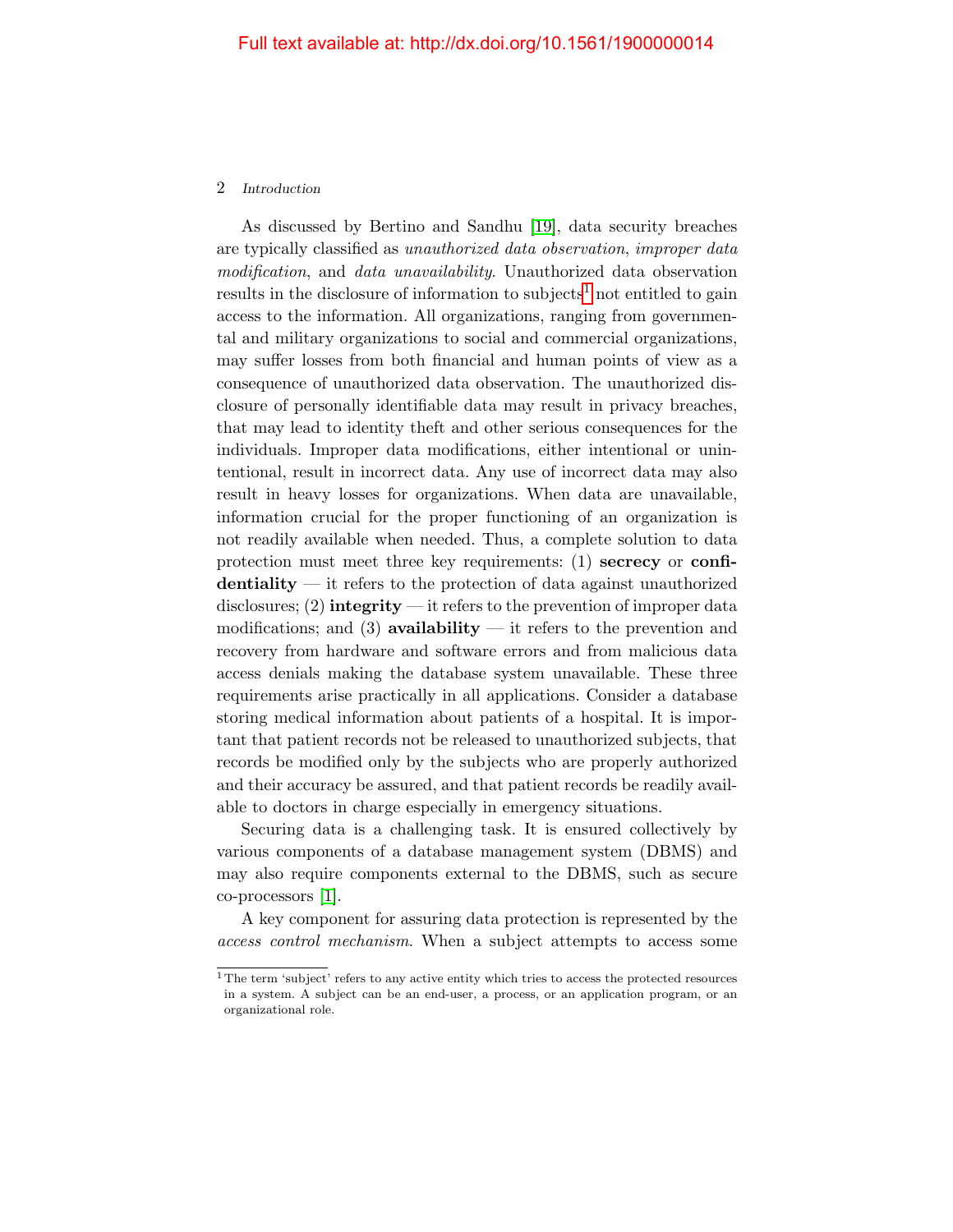data, the access control mechanism checks whether or not the subject has the authorization to perform the action on the data. Authorizations are granted to subjects according to the access control policies of the organization. Confidentiality can be further enhanced by the use of encryption techniques, applied to data when being stored on secondary storage or transmitted on a network or managed by third parties, as in the case of outsourced database management [\[2\]](#page-20-1).

Integrity is jointly ensured by the access control mechanism and by semantic integrity constraints. Whenever a subject tries to modify some data, the access control mechanism verifies that the subject is authorized to modify the data, and the semantic integrity subsystem verifies that the updated data are correct with respect to a set of semantic conditions, referred to as integrity constraints. To protect data from being tampered with while in transit on a network, data can be digitally signed. Finally, the recovery subsystem and the concurrency control mechanism ensure that data are available and correct despite hardware and software failures and accesses from concurrent application programs. Data availability, especially for databases that are available on the Web, can be further strengthened by the use of techniques protecting against denial-of-service attacks.

As the focus of this monograph is on access control models and mechanisms, we do not cover transaction management or semantic integrity. We refer the reader to [\[40\]](#page-22-0) for an extensive discussion on transaction models, recovery and concurrency control, and to any database textbook for details on semantic integrity. It is important to notice that because the access control mechanism intercepts every access to protected resources, it can also be used to create profiles of accesses by subjects and thus be used in the context of anomaly detection [\[49\]](#page-23-0) and insider threat protection. Also as current access control systems, like the ones based on XACML [\[67\]](#page-24-0), are able to take into account a large variety of information including meta-data associated with the data and context information, they can be used for a variety of goals. An example is to grant access to data based on the confidence level of data [\[30\]](#page-22-1); in such case, policies specify which is the minimum level of confidence that certain data must have for a given user to access these data for certain tasks. Such policies thus prevent

3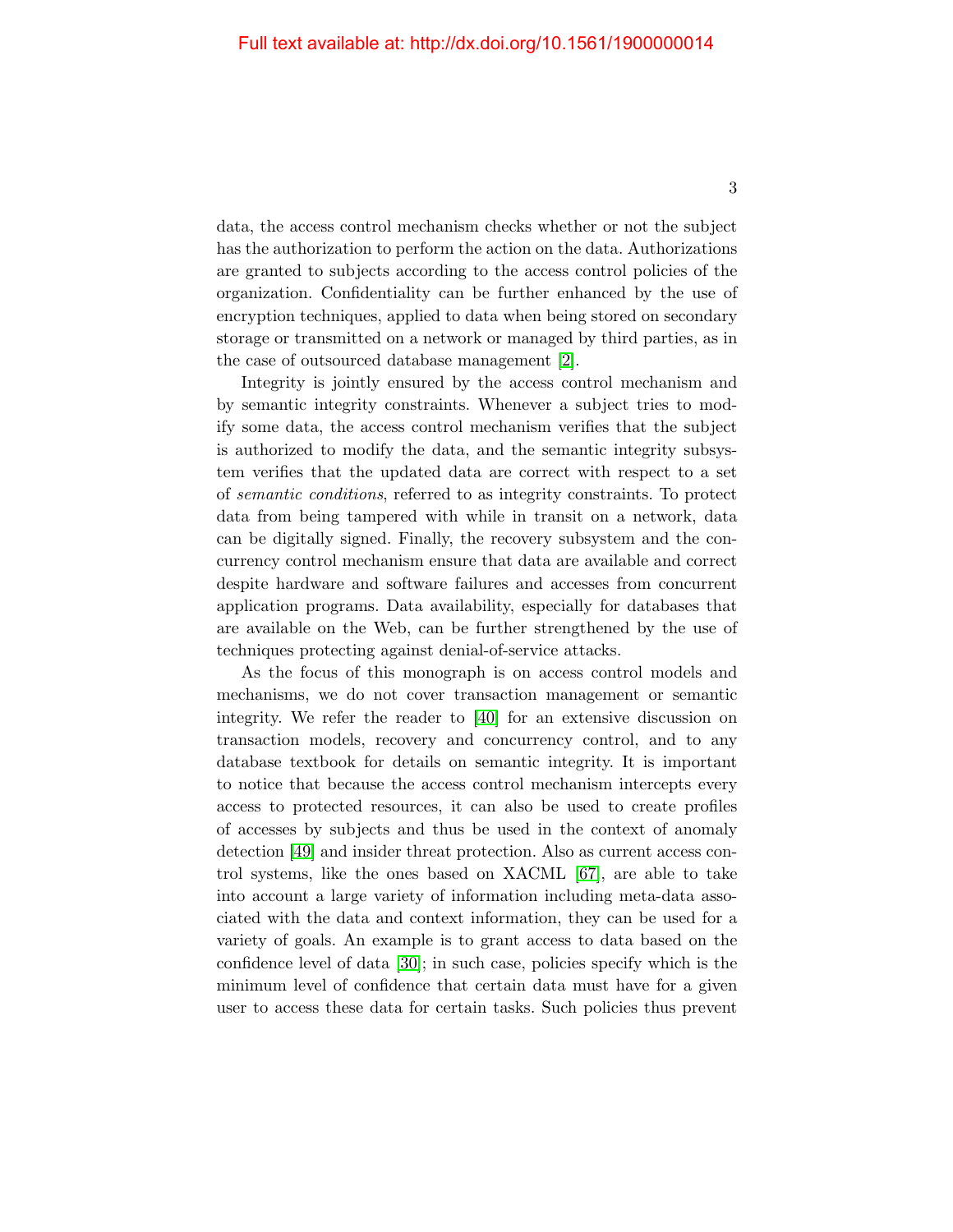#### 4 Introduction

the use of incorrect or invalid data for critical tasks. In this example, the metadata used for access control decisions are the confidence levels associated with the data and the goal of the access control policies is not to protect the confidentiality or integrity of the data, but it is to control that users use data that are "good enough" for the tasks they have to perform.

It is also important to note that an access control mechanism must rely for its proper functioning on some authentication mechanism. Such a mechanism identifies users and confirms their identities. Moreover, data may be encrypted when transmitted over networks and when stored on secondary storage. Authentication and encryption techniques are extensively discussed in the current literature on computer network security and we refer the reader to [\[50\]](#page-23-1) for details on such topics. We will, however, discuss the use of encryption techniques as an approach to implementing access control. We do not attempt to be exhaustive, but try to articulate the rationale for the approaches we believe to be promising.

In the rest of the section, we first present a short historical overview of access control in database systems based on the overview by Bertino and Sandhu [\[19\]](#page-21-0) (Section [1.1\)](#page-13-0), and then present a road map for the rest of the monograph (Section [1.2\)](#page-16-0).

#### <span id="page-13-0"></span>1.1 An Historical Perspective

Early research proposals in the area of access control systems for DBMSs focused on the development of two different classes of models, based on the discretionary access control (DAC) policy and on the mandatory access control (MAC) policy, respectively. The discretionary access control policy allows subjects to grant authorizations on the data for which they have administration authorization to other subjects. By contrast, the mandatory access control policy regulates accesses to data by subjects on the basis of predefined classifications of subjects and data. Under such a policy even the creator of a data object, like a relation, is not able to grant at its own discretion access authorizations to other subjects. These early access control systems were developed in the framework of relational database systems. The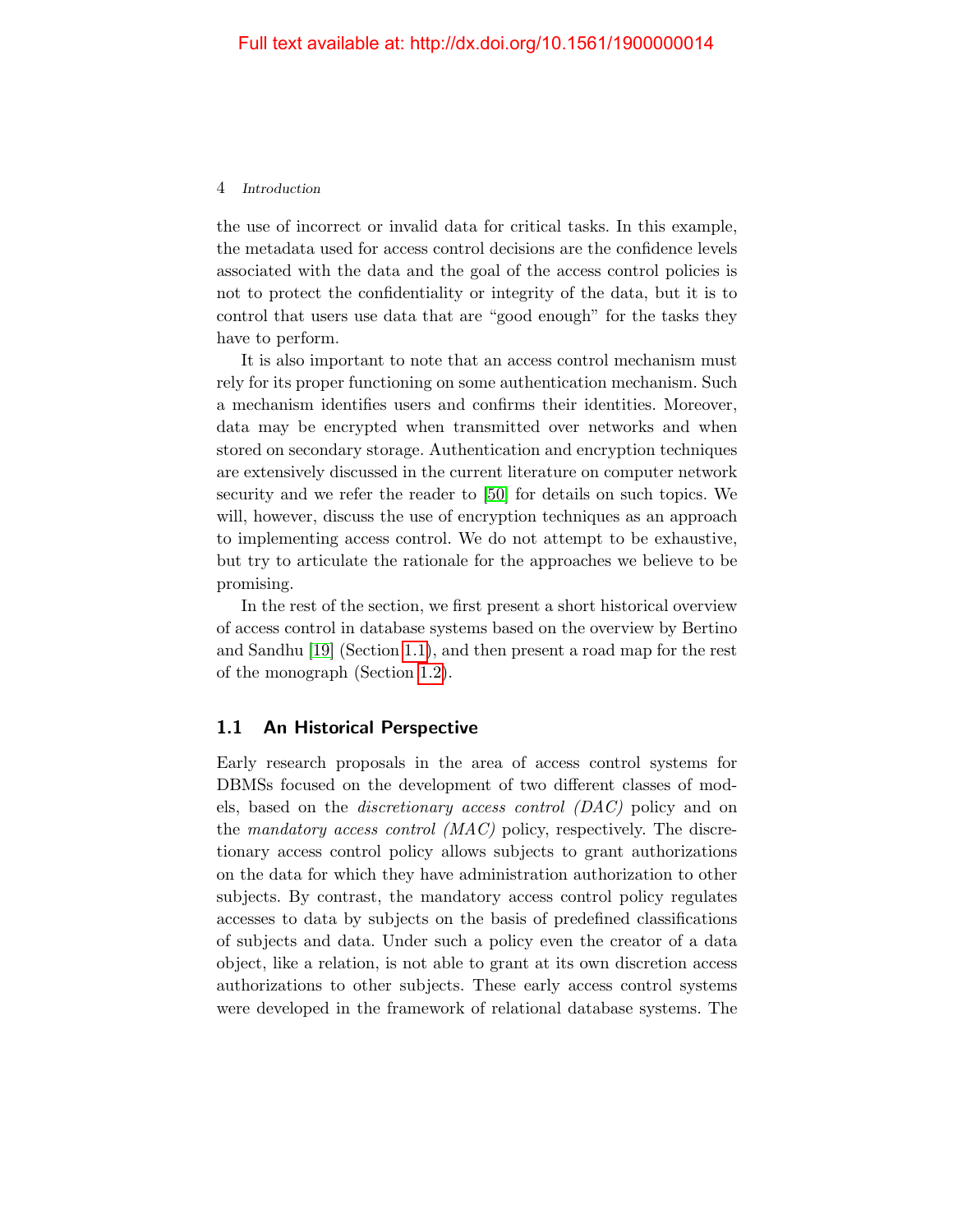#### 1.1 An Historical Perspective 5

relational data model, being a declarative high-level model, made it possible to develop declarative languages for the specification of access control policies. The earlier access control models, and the discretionary models in particular, introduced some important principles [\[36\]](#page-22-2) that set apart access control models for database systems from access control models adopted by operating systems and file systems. The first principle is that access control models for databases should be expressed in terms of the logical data model; thus authorizations for a relational database should be expressed in terms of the logical constructs of the relational data model, that is, relations, relation attributes, and tuples. The second principle is that for databases, in addition to name-based access control, whereby the protected objects are denoted in authorizations by their names, content-based access control has to be supported. Content-based access control allows the system to determine whether to give or deny access to a data item based on the contents of the data item. The development of content-based access control models, which are, in general, based on the specification of conditions against data contents, was made easy in relational databases by the availability of declarative query languages, such as SQL.

In the area of discretionary access control models for relational database systems, the most important early contribution was the development of the System R access control model by Griffith and Wade [\[35,](#page-22-3) [41\]](#page-22-4), from which the access control models of current commercial relational DBMSs have been derived. Key features of this model include the concept of decentralized authorization administration, dynamic granting and revokation of authorizations, and the use of views for content-based access control. Also, the initial format of the authorization grant and revoke commands, that are today part of the SQL standard, was developed as part of this model. Subsequent access control models have extended the System R model with a variety of features, such as negative authorization [\[18\]](#page-21-1), role-based authorization [\[77\]](#page-24-1), temporal authorization [\[6\]](#page-20-2), and context-aware authorization [\[70\]](#page-24-2).

Discretionary access control mechanisms have, however, a major drawback in that they are not able to control how information is propagated and used once it has been accessed by subjects authorized to do so. This weakness makes discretionary access controls vulnerable to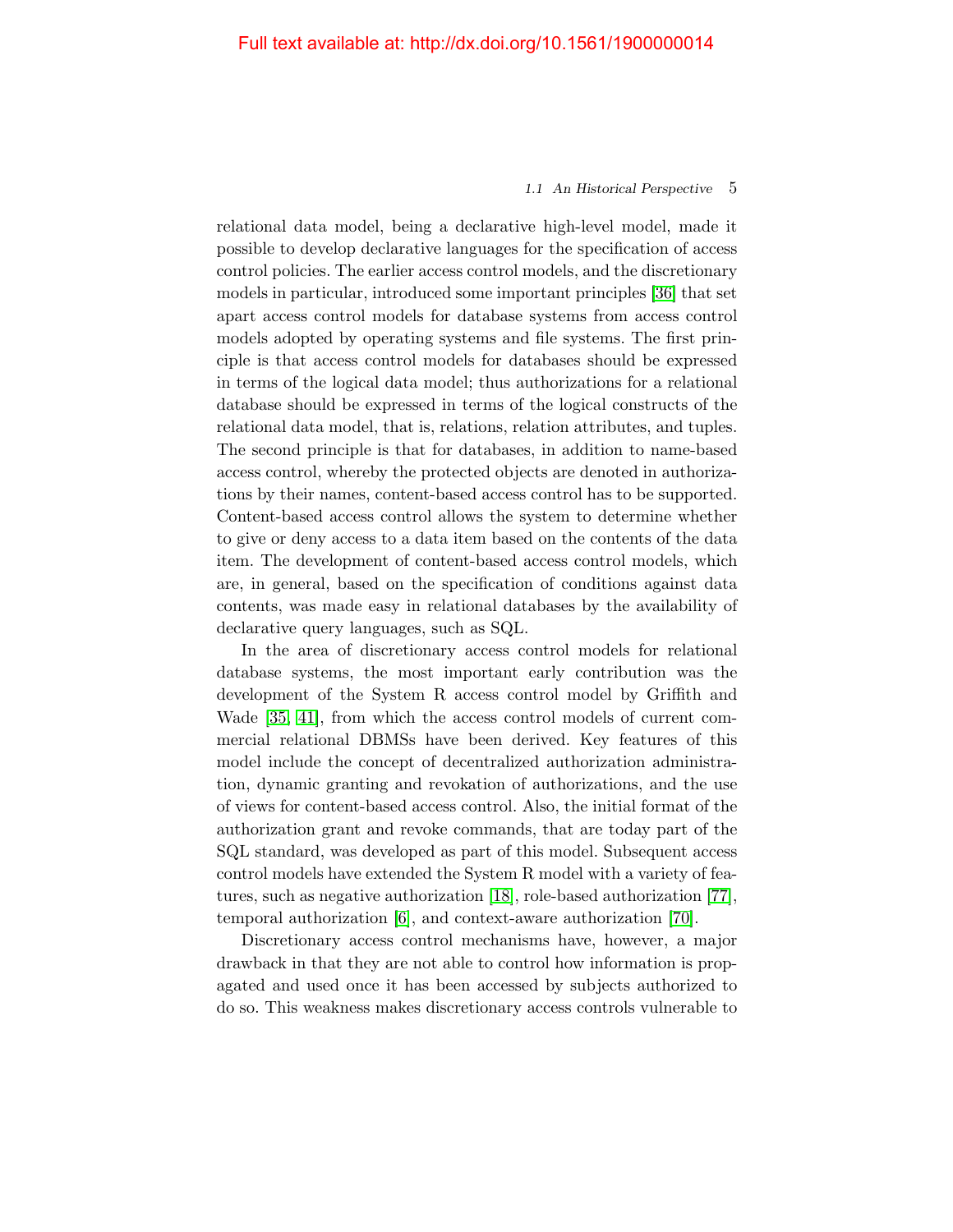#### 6 Introduction

malicious attacks, such as Trojan Horses. A Trojan Horse is a program with an apparent or actually useful function, which contains some hidden functions exploiting the legitimate authorizations of the invoking process. Sophisticated Trojan Horses may leak information by means of covert channels, enabling illegal access to data. A covert channel is any component or feature of a system that is misused to encode or represent information for unauthorized transmission, without violating the stated access control policy. A large variety of components or features can be exploited to establish covert channels, including the system clock, operating system interprocess communication primitives, error messages, the existence of particular file names, the concurrency control mechanism, and so forth. The goal of mandatory access control and multilevel database systems was to address such problems through the development of access control models based on data and subject classification, some of which were also incorporated in commercial products. Early mandatory access control models were mainly developed for military applications and were very rigid and suited, at best, for closed and controlled environments. There was considerable discussion in the security community concerning how to eliminate covert channels while maintaining the essential properties of the relational model. The concept of polyinstantiation, that is, the presence of multiple copies with different security levels of a same tuple in a relation, was developed and investigated in this period [\[79\]](#page-24-3). Because of the lack of applications and commercial success, companies developing multilevel DBMSs discontinued their production in the early nineties. Covert channels were also widely investigated with considerable focus on the concurrency control mechanisms that, by synchronizing transactions running at different security levels, would introduce an obvious covert channel. However, solutions developed in the research arena to the covert channel problem were not incorporated into commercial products. Interestingly, however, at the beginning of the 2000s, strong security requirements arising in a number of civilian applications have driven a "multilevel security reprise" [\[80\]](#page-25-0). Companies have thus reintroduced such systems. The most notable of such systems is Labeled Oracle, a multilevel relational DBMS by Oracle, which has much more flexibility in comparison to earlier multilevel secure DBMSs.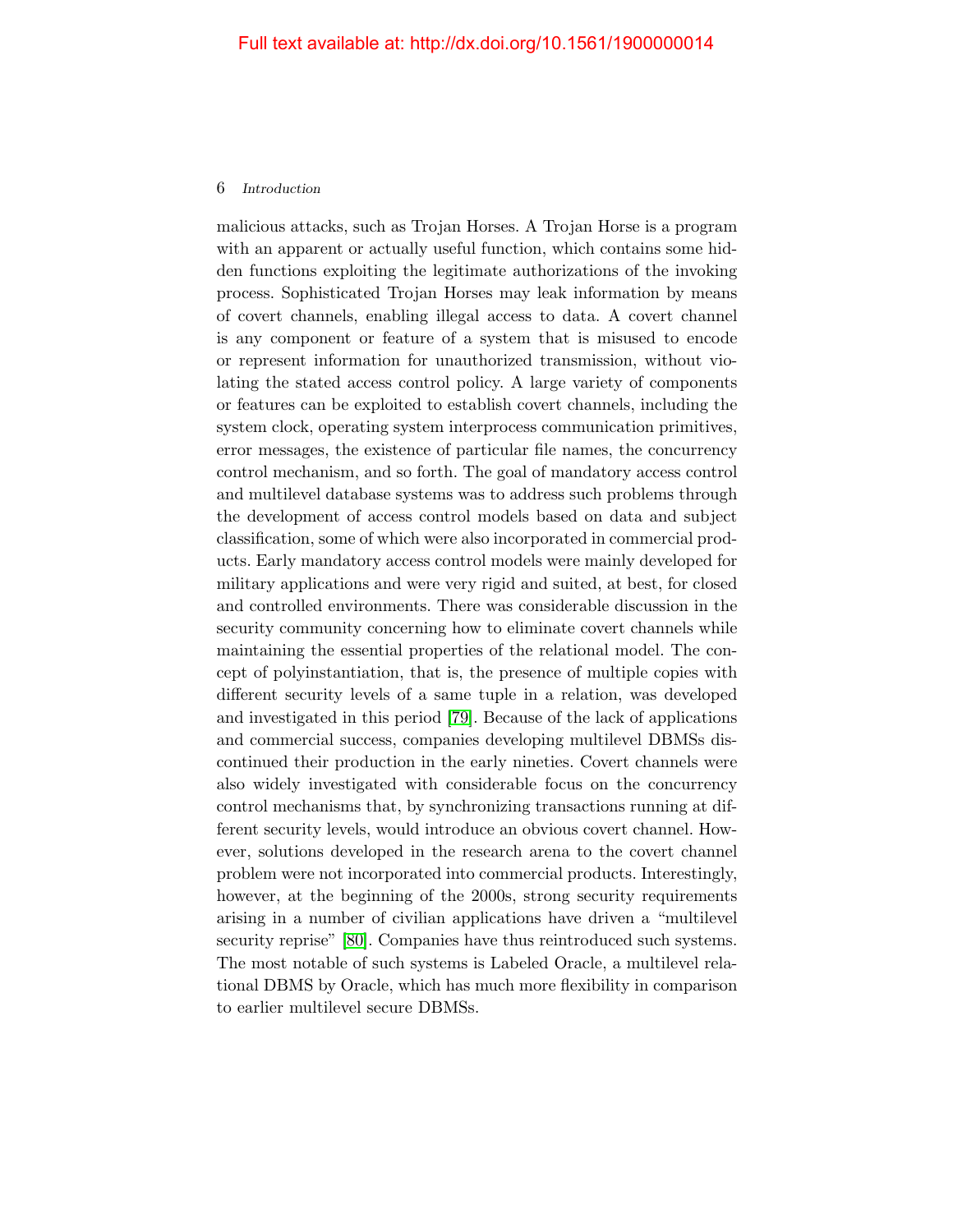#### 1.2 Recent Research Directions 7

These early approaches to access control have then been extended in the context of advanced DBMSs, such as object-oriented DBMSs and object-relational DBMSs, and other advanced data management systems and applications, such as XML repositories, digital libraries and multimedia data, data warehousing systems, and workflow systems. Most of these systems are characterized by data models that are more expressive than the relational model; typically, these extended models include modeling notions such as inheritance hierarchies, aggregation, and methods. An important requirement for those applications concerns the fact that not only the data need to be protected, but also the database schema may contain sensitive information and, thus, accesses to the schema need to be filtered according to the access control policies. Even though early relational DBMSs did not support access control to the schema information, today several products support such feature. In this respect, access control policies may also need to be protected because they may reveal sensitive information. As such, one may need to define access control policies for objects which are not user data, rather they are other access control policies. Another relevant characteristic of advanced applications is that they often deal with multimedia data, for which the automatic interpretation of contents is much more difficult, and they are, in most cases, accessed by a variety of users external to the system boundaries, such as through Web interfaces. As a consequence both discretionary and mandatory access control models developed for relational DBMSs had to be properly extended to deal with additional modeling concepts. Also, these models often need to rely on metadata information in order to support content-based access control for multimedia data and to support credential-based access control policies to deal with external users. Efforts in this direction include the development of comprehensive access control models for XML [\[9,](#page-20-3) [67\]](#page-24-0).

#### <span id="page-16-0"></span>1.2 Recent Research Directions

More recent research directions in the area of access control for database systems have been driven by legal requirements as well as by technology developments. A first research direction is related to privacy-preserving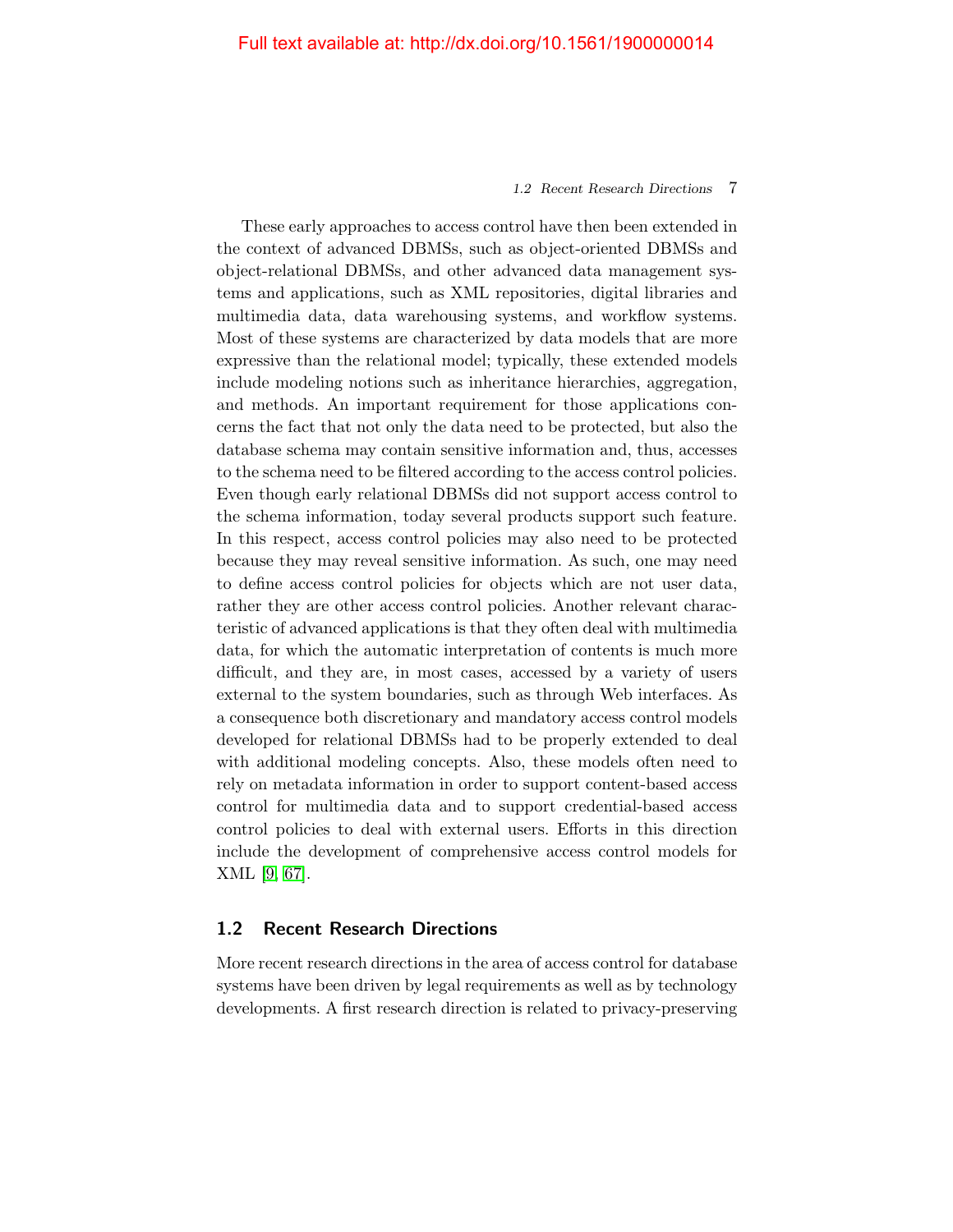#### 8 Introduction

techniques for databases, an area recently investigated to a considerable extent. Privacy legislation, such as the early Federal Act [\[26\]](#page-22-5) of 1974, and the more recent Health Insurance Portability and Accountability Act of 1996 (HIPAA) [\[43\]](#page-22-6) and the Children's Online Privacy Protection Act (COPPA) [\[25\]](#page-21-2), require organizations to deploy adequate fine-grained access control mechanisms able to control access at the finest granularity possible, that is, at the cell level, and also to take into account additional information, such as the data usage purpose and the data retention period [\[21\]](#page-21-3). Privacy is also motivating the development of oblivious access control, which is crucial when access control decisions are based by also taking into account (possibly sensitive) information about the subjects seeking accesses to the data. A requirement is thus to be able to enforce access control without disclosing such subject information to the party owning the protected data [\[22,](#page-21-4) [81\]](#page-25-1). A second relevant recent research direction is motivated by the trend of considering databases as a service that can be outsourced to external companies [\[46\]](#page-23-2). As outsourced data are encrypted when stored at the service provider, subjects authorized to access the data need to receive the proper keys for decrypting the data. Approaches are thus needed in this context for fine-grained encryption, by which different portions of the data are encrypted with different encryption keys and subjects receive only the keys corresponding to the portions they are entitled to access. A possible approach has been defined in the context of third-party publishing systems for XML data [\[23\]](#page-21-5). A third relevant direction is driven by the problem of insider threats, that is, individuals who misuse the data to which they have access to. Protecting from such threats require sophisticated techniques, such as anomaly detection tools able to build profiles of normal data accesses and detect accesses that are anomalous with respect to these profiles. A particular crucial problem in this context is represented by malicious database administrators (DBAs), as a DBA has typically access to the entire database he/she administers. To address this problem solutions have been proposed including the segregation of DBAs from user data, as in the case of the Oracle Database Vault product, and techniques for joint administration of critical database objects.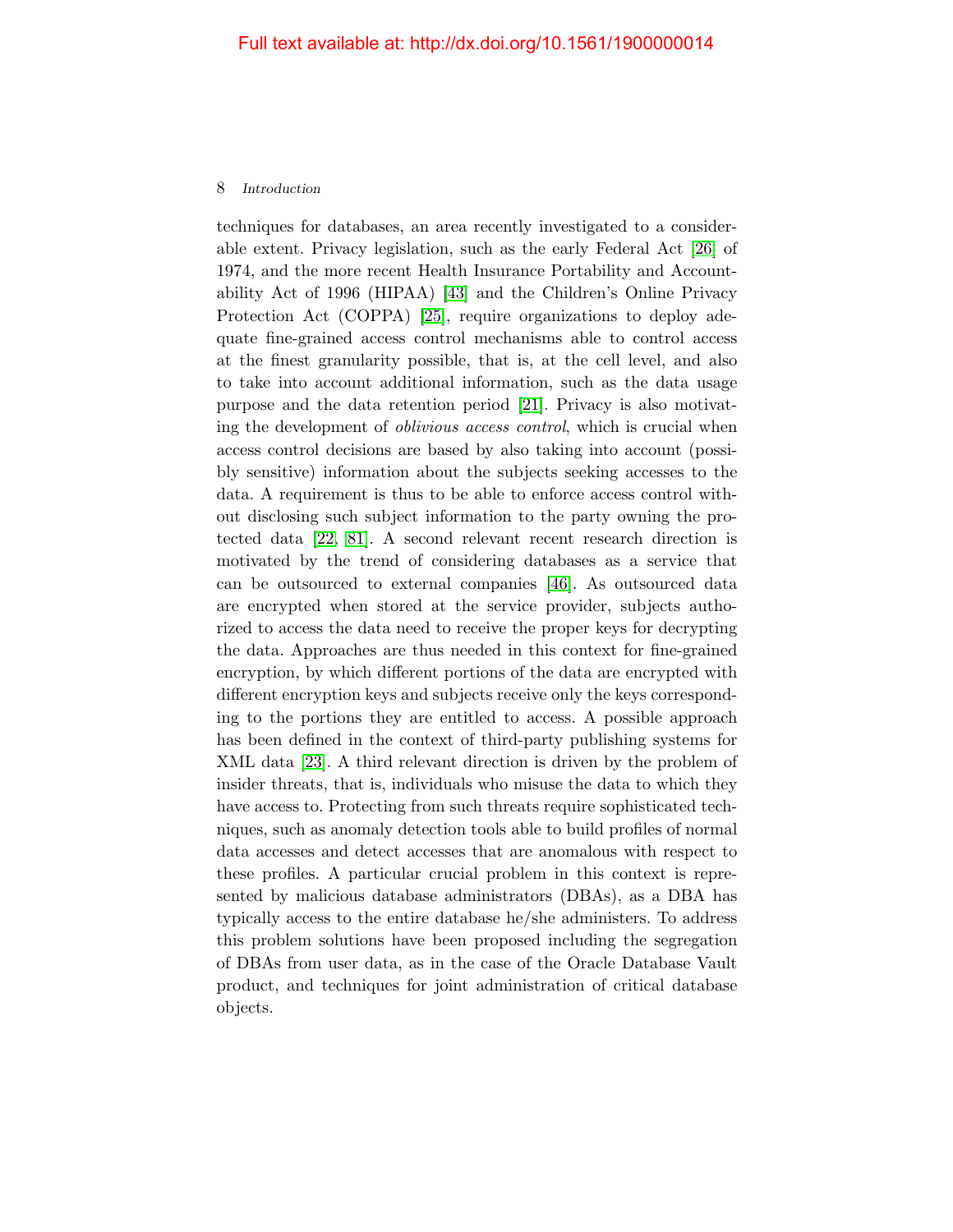1.3 Organization of the Monograph 9

#### <span id="page-18-0"></span>1.3 Organization of the Monograph

We begin with a brief introduction to relevant background notions concerning access control models and mechanisms, and cryptography (Section [2\)](#page--1-0). We then summarize the foundations of access control systems for relational database systems, including the access system developed as part of System R [\[41\]](#page-22-4) and its extensions (Section [3\)](#page--1-0). As these foundations have been covered in a previous survey by Bertino and Sandhu [\[19\]](#page-21-0), we keep the presentation very short here and refer the reader to such survey for details. The presentation on the foundations is complemented by some case studies covering access control models and mechanisms supported by current DBMSs (Section [4\)](#page--1-0). In particular, we discuss the Oracle Virtual Private Database mechanism which is an interesting approach to context-based access control and the access control mechanism of SQL Server which has many interesting capabilities, such as the support for roles and negative authorizations. We then cover approaches to fine-grained access control. These approaches allow one to associate access permissions with fine-grained elements within a relation, such as a single tuple or even a single cell



<span id="page-18-1"></span>Fig. 1.1 Topics covered in the area of access control for the relational data model.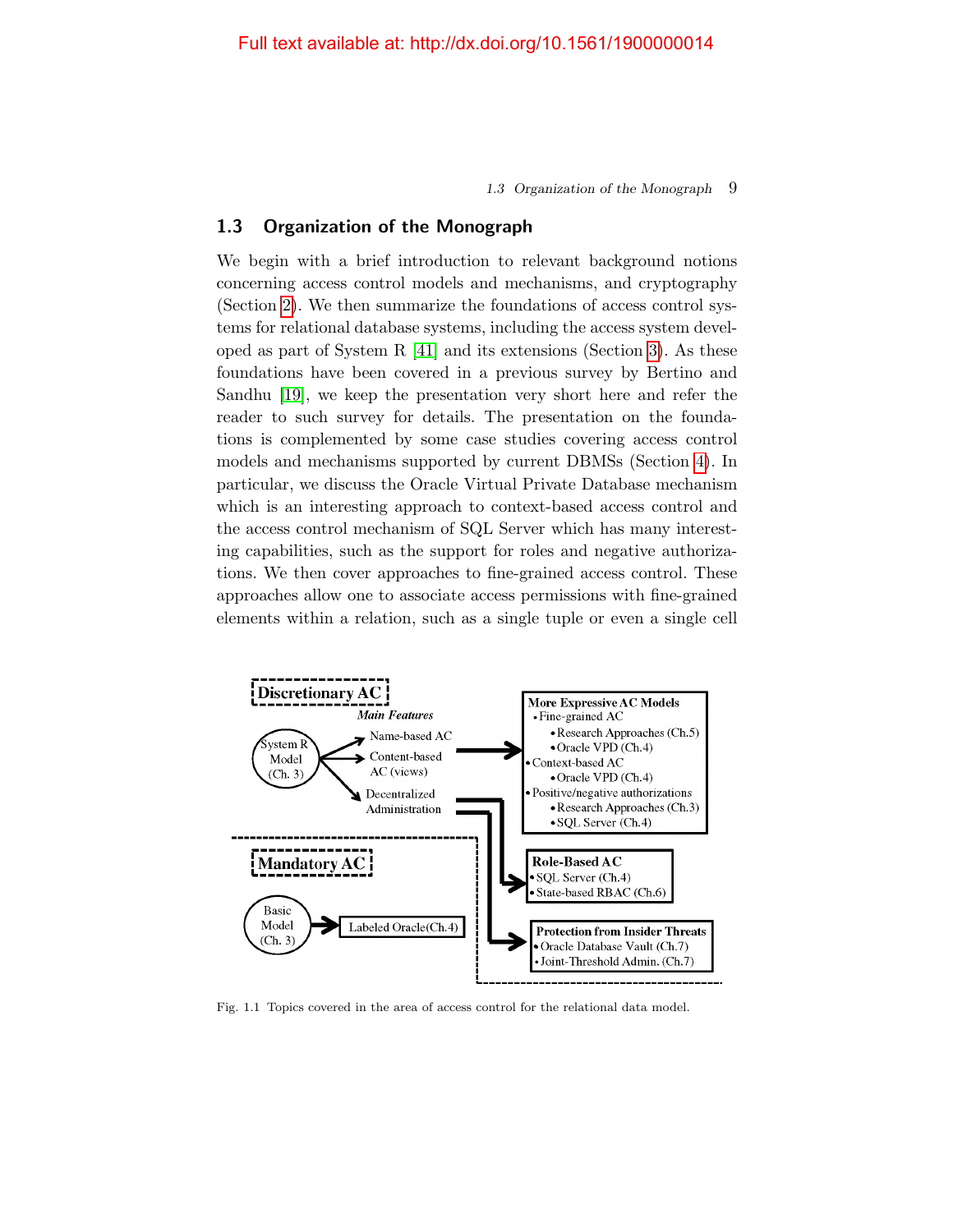



<span id="page-19-0"></span>Fig. 1.2 Topics covered in the area of access control for complex data models and selected novel applications.

(Section [5\)](#page--1-0). Fine-grained access control is today a key requirement for information privacy. We then cover more innovative approaches focusing on state-based access control (Section [6\)](#page--1-0), the use of access control mechanisms for protection from insider threats (Section [7\)](#page--1-0), and access control systems for object databases and XML data (Section [8\)](#page--1-0). It is important to remark that approaches and notions developed in the context of object databases, such as those developed for the Orion objectoriented DBMS [\[74\]](#page-24-4), have been applied to relational DBMSs and also to operating systems. Examples of those approaches and notions include hierarchical authorizations, positive and negative authorizations, and schema protections. We then conclude the paper by discussing the use of cryptography to enforce access control (Section [9\)](#page--1-0), and recent research trends (Section [10\)](#page--1-0). Figures [1.1](#page-18-1) and [1.2](#page-19-0) provide a high-level description of the relationships among the topics covered in the paper for the relational data model and for more complex data models and selected novel applications, respectively.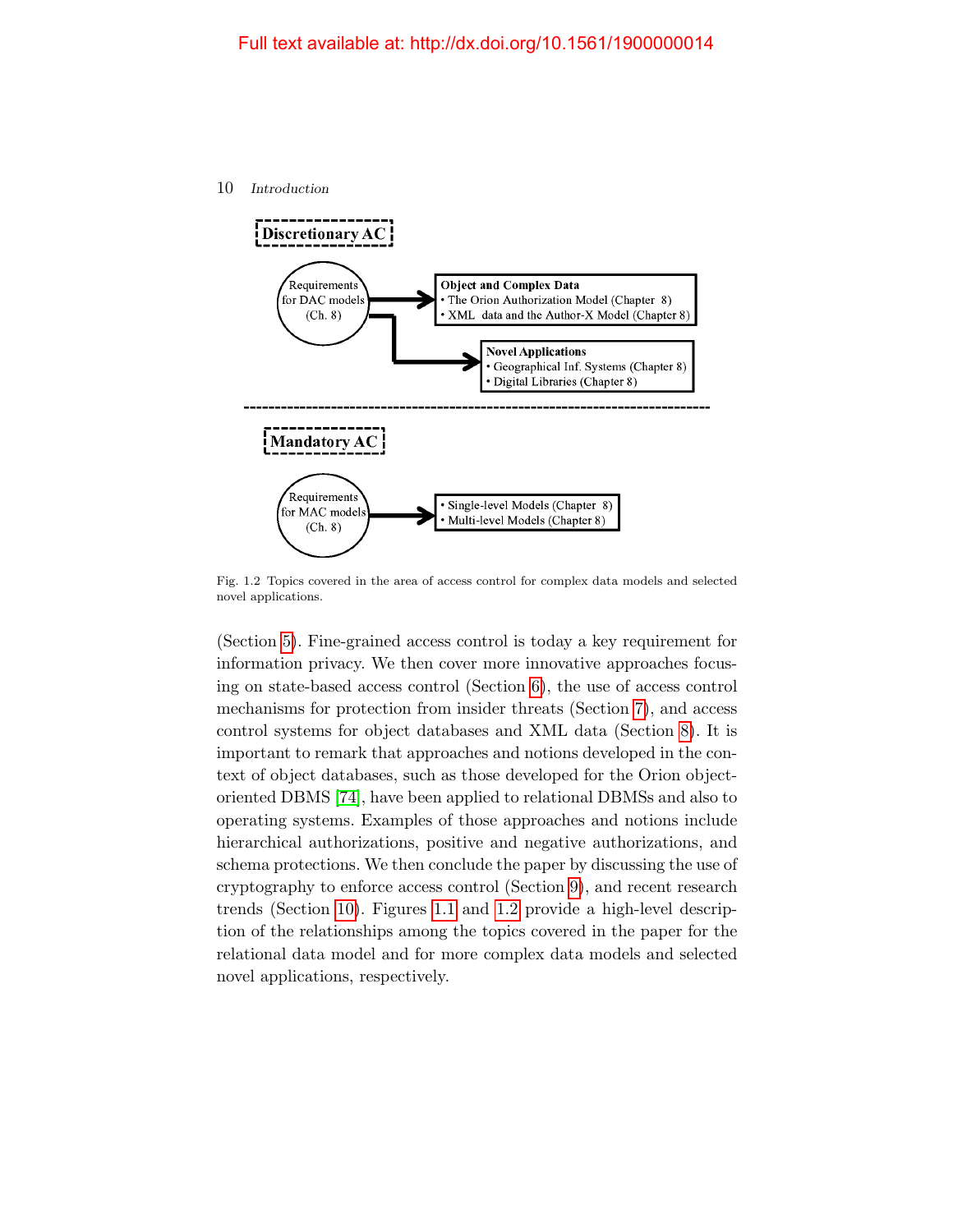- <span id="page-20-0"></span>[1] R. Agrawal, D. Asonov, M. Kantarcioglu, and Y. Li, "Sovereign joins," in International Conference on Data Engineering (ICDE), 2006.
- <span id="page-20-1"></span>[2] R. Agrawal, R. Srikant, and Y. Xu, "Database technologies for electronic commerce," in *Very Large Databases Conference (VLDB)*, 2002.
- [3] ANSI, Ansi incits 359-2004 for role based access control. 2004.
- [4] D. Bell and L. LaPadula, "Secure computer systems: Unified exposition and multics interpretation," in Technical Report, MTR-2997: Mitre Corporation, 1976.
- [5] A. Belussi, E. Bertino, B. Catania, M. Damiani, and A. Nucita, "An authorization model for geographical maps," in GIS, pp. 82–91, New York, NY, USA: ACM, 2004.
- <span id="page-20-2"></span>[6] E. Bertino, C. Bettini, E. Ferrari, and P. Samarati, "An access control model supporting periodicity constraints and temporal reasoning," ACM Transactions on Database Systems (TODS), vol. 23, no. 3, pp. 231–285, 1998.
- [7] E. Bertino, P. A. Bonatti, and E. Ferrari, "Trbac: A temporal role-based access control model," ACM Transactions on Information and System Security (TIS-SEC), vol. 4, no. 3, pp. 191–233, 2001.
- [8] E. Bertino, B. Carminati, E. Ferrari, B. Thuraisingham, and A. Gupta, "Selective and authentic third-party distribution of xml documents," IEEE Transactions on Knowledge and Data Engineering (TKDE), vol. 16, no. 10, pp. 1263–1278, 2004.
- <span id="page-20-3"></span>[9] E. Bertino, S. Castano, and E. Ferrari, "Securing xml documents with author-x," IEEE Internet Computing, vol. 5, no. 3, pp. 21–31, 2001.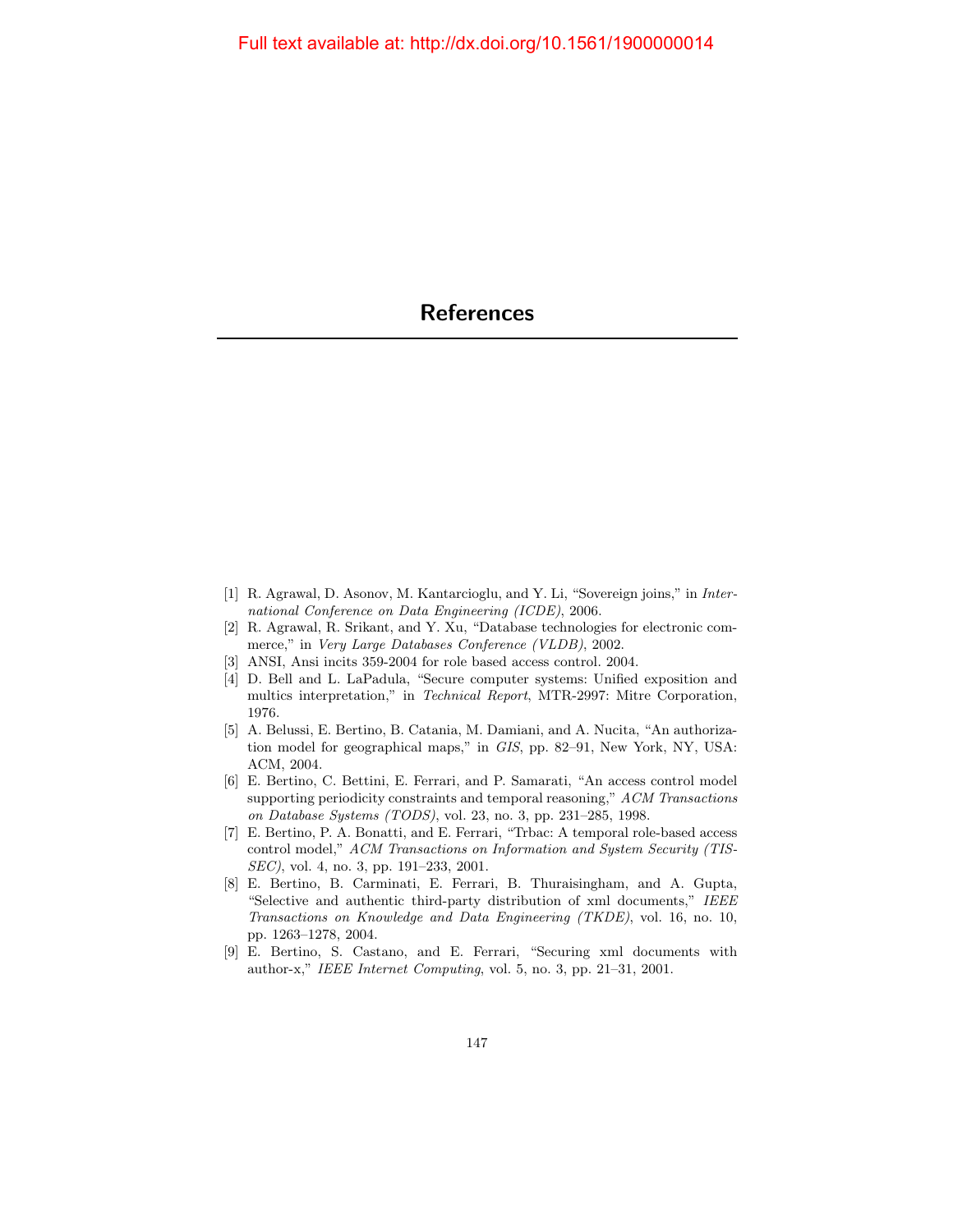- [10] E. Bertino, B. Catania, and E. Ferrari, "A nested transaction model for multilevel secure database management systems," ACM Transactions on Information and System Security (TISSEC), vol. 4, no. 4, pp.  $321-370$ ,  $2001$ .
- [11] E. Bertino, B. Catania, E. Ferrari, and P. Perlasca, "A logical framework for reasoning about access control models," ACM Transaction on Information and System Security (TISSEC), vol. 6, pp. 71–127, February 2003.
- [12] E. Bertino and J. Crampton, "Security for distributed systems foundations of access control," in Information Assurance: Dependability and Security in Networked Systems, Morgan Kaufmann, 2008.
- [13] E. Bertino and M. Damiani, "A controlled access to spatial data on web," in 7th AGILE Conference on Geographic Information Science, pp. 82–91, 2004.
- [14] E. Bertino and E. Ferrari, "Secure and selective dissemination of xml documents," ACM Transaction on Information Systems Security, vol. 5, no. 3, pp. 290–331, 2002.
- [15] E. Bertino, E. Ferrari, and A. C. Squicciarini, "Trust-x: A peer-to-peer framework for trust establishment," IEEE Transactions on Knowledge and Data Engineering (TKDE), vol. 16, no. 7, pp. 827–842, 2004.
- [16] E. Bertino, S. Jajodia, and P. Samarati, "Database security: Research and practice," Information Systems, vol. 20, no. 7, pp. 537–556, 1995.
- [17] E. Bertino, S. Jajodia, and P. Samarati, "A flexible authorization mechanism for relational data management systems," ACM Transactions on Information Systems, vol. 17, no. 2, pp. 101–140, 1999.
- <span id="page-21-1"></span>[18] E. Bertino, P. Samarati, and S. Jajodia, "An extended authorization model for relational databases," IEEE Transactions on Knowledge and Data Engineering, vol. 9, no. 1, pp. 85–101, 1997.
- <span id="page-21-0"></span>[19] E. Bertino and R. Sandhu, "Database security — concepts, approaches, and challenges," IEEE Transactions on Dependable and Secure Computing, vol. 2, no. 1, pp. 2–19, 1997.
- [20] M. Bykova and M. Atallah, "Succinct specifications of portable document access policies," in ACM Symposium on Access Control Models and Technologies (SACMAT), pp. 41–50, New York, NY, USA: ACM, 2004.
- <span id="page-21-3"></span>[21] J.-W. Byun, E. Bertino, and N. Li, "Purpose based access control of complex data for privacy protection," in ACM Symposium on Access Control Models and Technologies (SACMAT), pp. 102–110, 2005.
- <span id="page-21-4"></span>[22] J. Camenisch, M. Dubovitskaya, and G. Neven, "Oblivious transfer with access control," in Proceedings of the 16th ACM Conference on Computer and Communications Security, pp. 131–140, 2009.
- <span id="page-21-5"></span>[23] B. Carminati, E. Ferrari, and E. Bertino, "Securing xml data in third-party distribution systems," in ACM International Conference on Information and Knowledge Management (CIKM), pp. 99–106, 2005.
- [24] S. Chaudhuri, T. Dutta, and S. Sudarshan, "Fine grained authorization through predicated grants," in Proceedings of the 23rd IEEE International Conference on Data Engineering, pp. 1174–1183, 2007.
- <span id="page-21-2"></span>[25] Children's online privacy protection act of 1998. Available online at http:// www.ftc.gov/ogc/coppa1.htm. 07 Feb 2009.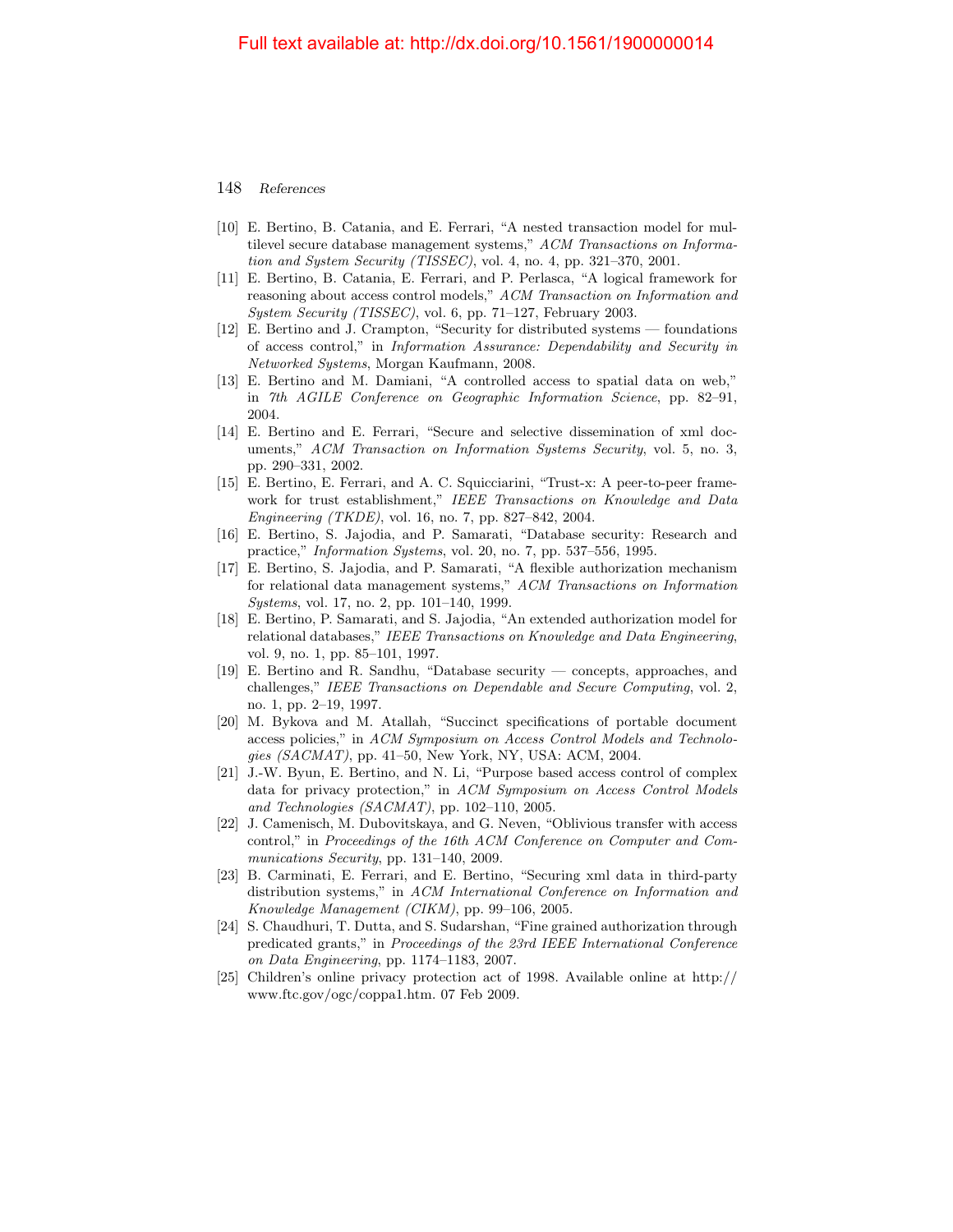#### Full text available at: http://dx.doi.org/10.1561/1900000014

- <span id="page-22-5"></span>[26] F. T. Commission, Available at http://www.ftc.gov/foia/privacy act.shtm, Ftc announces settlement with bankrupt website, toysmart.com, regarding alleged privacy policy violations.
- [27] O. Consortium, "Opengis simple features specification for sql," in Technical Report OGC 99-049, 1999.
- [28] J. Crampton and G. Loizou, "Administrative scope: A foundation for rolebased administrative models," ACM Transactions on Information and System Security (TISSEC), vol. 6, no. 2, pp. 201–231, 2003.
- [29] Create role (transact-sql). Available online at http://msdn.microsoft.com/ en-us/library/ms187936.aspx. 07 Feb 2010.
- <span id="page-22-1"></span>[30] C. Dai, D. Lin, M. Kantarcioglu, E. Bertino, E. Celikel, and B. Thuraisingham, "Query processing techniques for compliance with data confidence policies," in Secure Data Management Workshop (SDM), Springer, 2009.
- [31] M. L. Damiani, E. Bertino, B. Catania, and P. Perlasca, "Geo-rbac: A spatially aware rbac," ACM Transactions on Information and System Security  $(TISSEC)$ , vol. 10, no. 1, p. 2, 2007.
- [32] Database vault oracle database. Available online at http://www.oracle.com/ database/database-vault.html. 07 Feb 2010.
- [33] D. E. Denning, "A lattice model of secure information flow," Communications of the ACM, vol. 19, no. 5, pp. 236–243, 1976.
- [34] Deny (transact-sql). Available online at http://msdn.microsoft.com/en-us/ library/ms188338.aspx. 07 Feb 2010.
- <span id="page-22-3"></span>[35] R. Fagin, "On an authorization mechanism," ACM Transactions on Database Systems, vol. 3, no. 3, pp. 310–319, 1978.
- <span id="page-22-2"></span>[36] E. Fernandez, R. Summers, and C. Wood, Database Security and Integrity. Addison-Wesley, 1981.
- [37] D. Ferraiolo, D. Kuhn, and R. Chandramouli, Role-Based Access Control. Artech House, 2007.
- [38] E. Ferrari, N. R. Adam, V. Atluri, E. Bertino, and U. Capuozzo, "An authorization system for digital libraries," VLDB Journal, vol. 11, no. 1, pp. 58–67, 2002.
- [39] R. Gennaro, T. Rabin, S. Jarecki, and H. Krawczyk, "Robust and efficient sharing of rsa functions," Journal of Cryptology, vol. 20, no. 3, p. 393, 2007.
- <span id="page-22-0"></span>[40] J. Gray and A. Reuter, Transaction Processing: Concepts and Techniques. Morgan Kaufmann, 1993.
- <span id="page-22-4"></span>[41] P. Griffiths and B. Wade, "An authorization mechanism for a relational database system," ACM Transactions on Database Systems, vol. 1, no. 3, pp. 242–255, 1976.
- [42] M. A. Harrison, W. L. Ruzzo, and J. D. Ullman, "Protection in operating systems," *Commununications of ACM*, vol. 19, no. 8, pp. 461–471, 1976.
- <span id="page-22-6"></span>[43] Health insurance portability and accountability act of 1996. Available online at http://www.cms.hhs.gov/hipaageninfo/downloads/hipaalaw.pdf. 07 Feb 2009.
- [44] Incits/iso/iec 9075. sql-99 standard. Available online at http://webstore.ansi. org/. 02 Jan 2009.
- [45] Iso 10181-3 access control framework, 1997.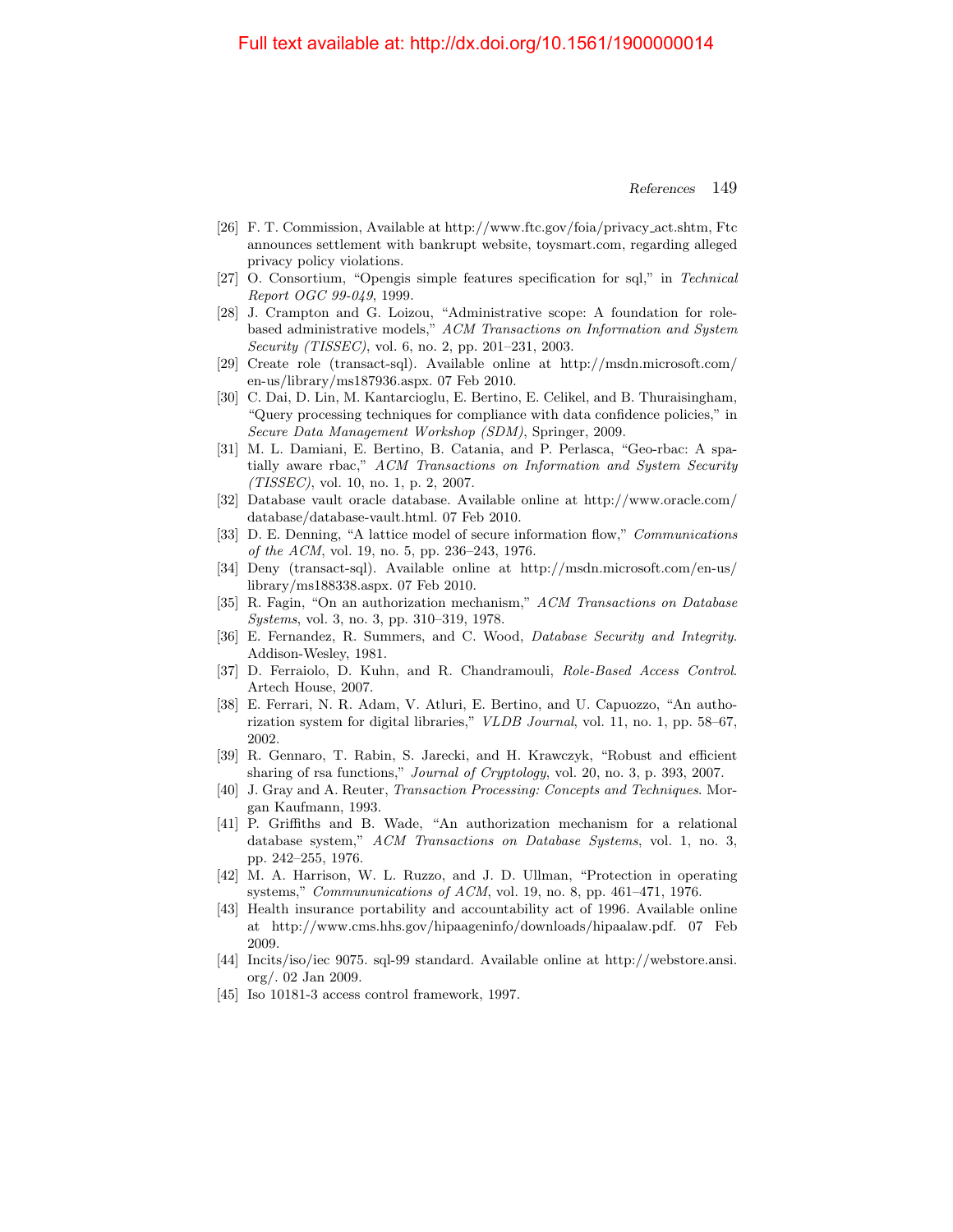- <span id="page-23-2"></span>[46] B. Iyer, S. Mehrotra, E. Mykletun, G. Tsudik, and Y. Wu, "A framework for efficient storage security in rdbms," in International Conference on Extending Database Technology (EDBT), 2004.
- [47] A. Kamra and E. Bertino, "Design and implementation of an intrusion response system for relational databases," IEEE Transactions on Knowledge and Data Engineering, vol. 99, no. PrePrints, 2010.
- [48] A. Kamra and E. Bertino, "Privilege states based access control for finegrained intrusion response," in Recent Advances in Intrusion Detection (RAID), pp. 402–421, 2010.
- <span id="page-23-0"></span>[49] A. Kamra, E. Terzi, and E. Bertino, "Detecting anomalous access patterns in relational databases," VLDB Journal, vol. 17, no. 5, pp. 1063–1077, 2008.
- <span id="page-23-1"></span>[50] C. Kaufman, R. Perlman, and M. Speciner, Network Security: Private Communication in a Public World. Prentice-Hall, 2002.
- [51] W. Kim, J. F. Garza, N. Ballou, and D. Woelk, "Architecture of the orion next-generation database system," IEEE Transactions on Knowledge and Data Engineering (TKDE), vol. 2, no. 1, pp. 109–124, 1990.
- [52] D. Kincaid and W. Cheney, Numerical Analysis: Mathematics of Scientific Computing. Brooks Cole, 2001.
- [53] B. W. Lampson, "Protection," SIGOPS Operating Systems Review, vol. 8, no. 1, pp. 18–24, 1974.
- [54] K. LeFevre, R. Agrawal, V. Ercegovac, R. Ramakrishnan, Y. Xu, and D. DeWitt, "Limiting disclosure in hippocratic databases," in *Proceedings of the* 30th International Conference on Very Large Data Bases, pp. 108–119, 2004.
- [55] J. Li and N. Li, "OACerts: Oblivious Attribute Certificates," IEEE Transactions on Dependable and Secure Computing, vol. 3, pp. 340–352, 2006.
- [56] N. Li, J.-W. Byun, and E. Bertino, "A critique of the ansi standard on rolebased access control," IEEE Security and Privacy, vol. 5, no. 6, pp. 41–49, 2007.
- [57] Liberty alliance project, 2001. Available online at http://www.projectliberty. org. 07 Feb 2010.
- [58] D. Lin, P. Rao, E. Bertino, and J. Lobo, "An approach to evaluate policy similarity," in ACM symposium on Access control models and technologies  $(SACMAT)$ , pp. 1–10, New York, NY, USA: ACM, 2007.
- [59] G. Mella, E. Ferrari, E. Bertino, and Y. Koglin, "Controlled and cooperative updates of xml documents in byzantine and failure-prone distributed systems," ACM Transaction on Information and System Security (TISSEC), vol. 9, no. 4, pp. 421–460, 2006.
- [60] A. J. Menezes, P. C. van Oorschot, and S. A. Vanstone, Handbook of Applied Cryptography. CRC Press, 2001.
- [61] G. Miklau and D. Suciu, "Controlling access to published data using cryptography," in Proceedings of the 29th international conference on Very large data bases, pp. 898–909, 2003.
- [62] J. Moss, Nested Transactions: An Approach to Reliable Distributed Computing. MIT Press, 1985.
- [63] M. Naor and B. Pinkas, "Oblivious transfer and polynomial evaluation," in Symposium on Theory of Computer Science (STOC), pp. 245–254, 1999.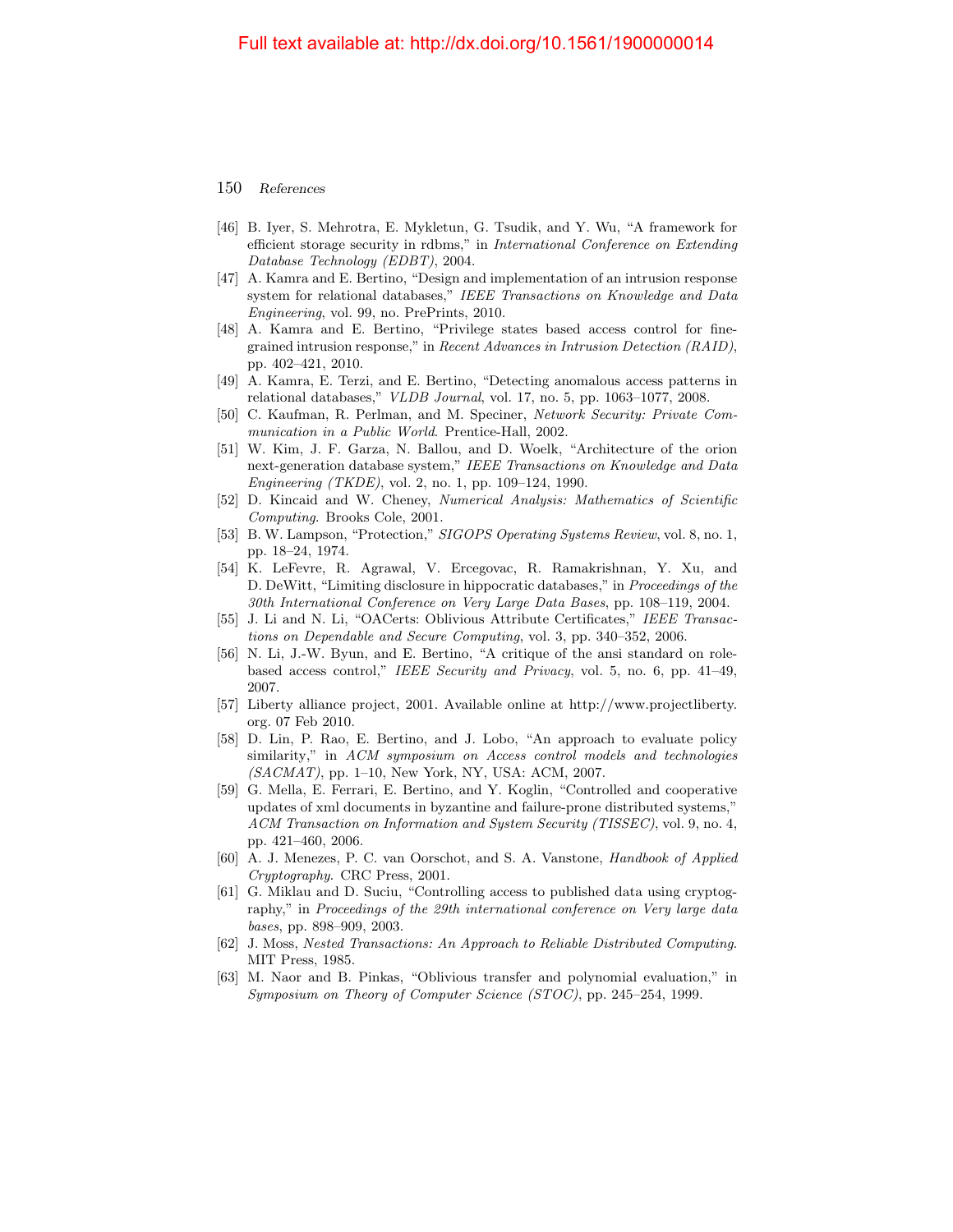#### Full text available at: http://dx.doi.org/10.1561/1900000014

- [64] R. V. Nehme, E. A. Rundensteiner, and E. Bertino, "A security punctuation framework for enforcing access control on streaming data," in IEEE International Conference on Data Engineering (ICDE), pp. 406–415, Washington, DC, USA: IEEE Computer Society, 2008.
- [65] Q. Ni, E. Bertino, and J. Lobo, "Risk-based access control systems built on fuzzy inferences," in ACM Symposium on Information, Computer and Communication (ASIACCS), 2010.
- [66] Q. Ni, E. Bertino, J. Lobo, and S. B. Calo, "Privacy-aware role-based access control," IEEE Security and Privacy, vol. 7, no. 4, pp. 35–43, 2009.
- <span id="page-24-0"></span>[67] Oasis consortium, extensible access control markup language (xacml) committee specification, version 1.1. Available online at http://www.oasis-open.org/ committees/tc home.php?wg abbrev=xacml. 07 Feb 2009.
- [68] Oracle, "Oracle label security administrator's guide 10g release 10g release 2 (10.2) b14267-02," Available online at http://www.oracle.com/pls/db102/ to pdf?pathname=network.10230 Jan 2010.
- [69] Oracle 11g. Available online at http://www.oracle.com/index.html. 07 Feb 2010.
- <span id="page-24-2"></span>[70] Oracle database 11g virtual private database. Available online at http://www. oracle.com/technology/deploy/security/database-security/virtual-privatedatabase/index.html. 07 Feb 2010.
- [71] Oracle database concepts 11g release 1 (11.1). Available online at http:// download.oracle.com/docs/cd/B28359 01/server.111/b28318/datadict.htm. 03 Jul 2009.
- [72] T. P. Pedersen, "Non-interactive and information-theoretic secure verifiable secret sharing," in CRYPTO '91: Proceedings of the 11th Annual International Cryptology Conference on Advances in Cryptology, pp. 129–140, 1992.
- [73] Postgresql global development group. postgresql 8.3 documentation. Available online at http://www.postgresql.org/docs/8.3/static/sql-grant.html. 02 Jan 2009.
- <span id="page-24-4"></span>[74] F. Rabitti, E. Bertino, W. Kim, and D. Woelk, "A model of authorization for next-generation database systems," ACM Transactions on Database Systems  $(TODS)$ , vol. 16, no. 1, pp. 88–131, 1991.
- [75] P. Rao, G. Ghinita, E. Bertino, and J. Lobo, "Visualization for access control policy analysis results using multi-level grids," in IEEE International Symposium on Policies for Distributed Systems and Networks (POLICY), pp. 25–28, Washington, DC, USA: IEEE Computer Society, 2009.
- [76] S. Rizvi, A. Mendelzon, S. Sudarshan, and P. Roy, "Extending query rewriting techniques for fine-grained access control," in Proceedings of the ACM International Conference on Management of Data, pp. 551–562, 2004.
- <span id="page-24-1"></span>[77] R. Sandhu, E. Coyne, H. Feinstein, and C. Youman, "Role-based access control models," Computer, vol. 29, no. 2, pp. 38–47, 1996.
- [78] R. Sandhu, D. Ferraiolo, and R. Kuhn, "The nist model for role-based access control: Towards a unified standard," in ACM Workshop on Role-based Access Control, pp. 47–63, 2000.
- <span id="page-24-3"></span>[79] R. S. Sandhu and F. Chen, "The multilevel relational (mlr) data model," ACM Transactions on Information and System Security, vol. 1, no. 1, pp. 93–132, 1998.